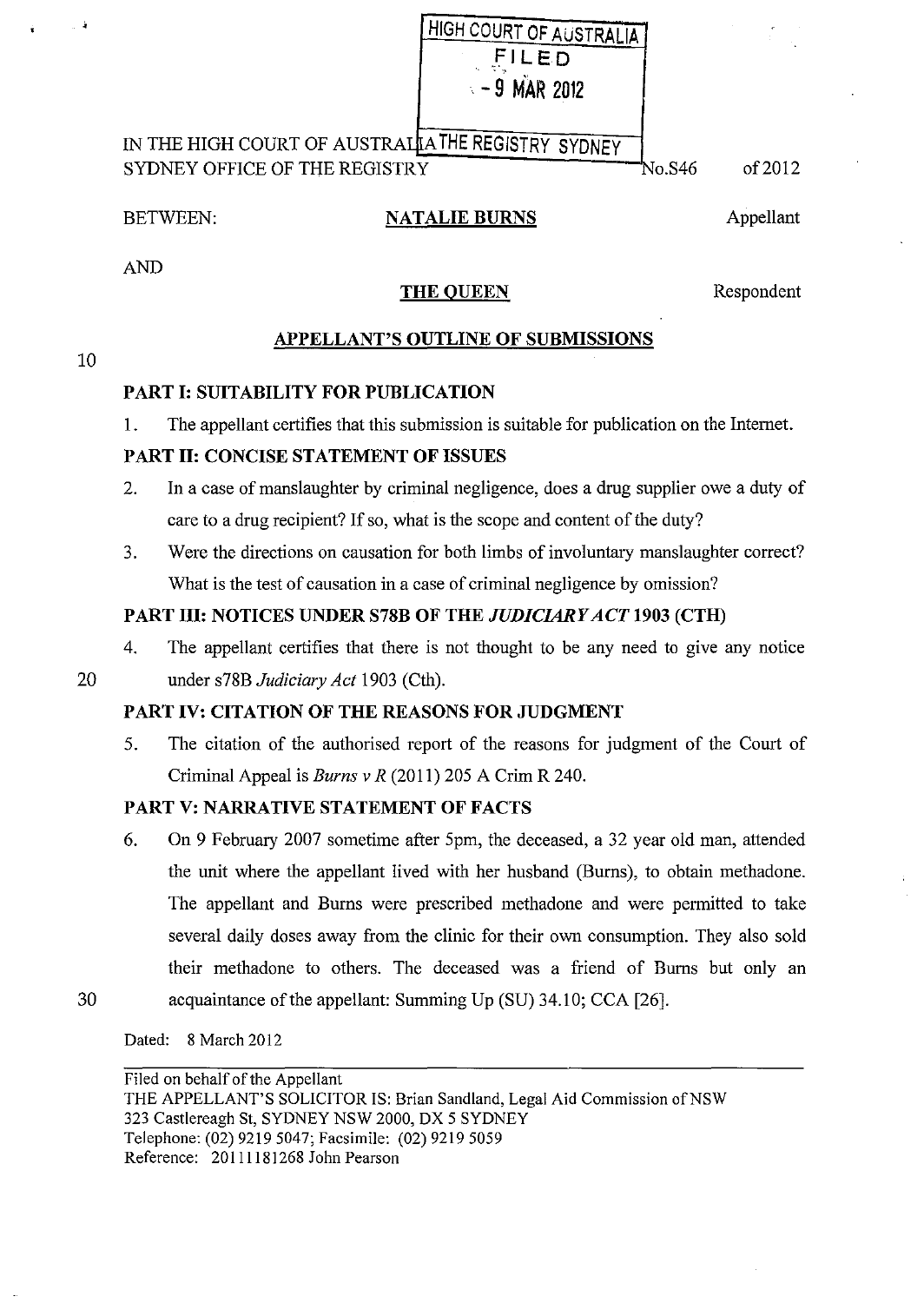- 7. Ms Felicity Malouf attended the unit on 9 February 2007 to purchase methadone. When she arrived the deceased was there with Burns. The appellant was in another room. There were no indicia of ingestion of methadone by injection. Ms Malouf saw that the deceased was *'out of* it' or *'on the nod'.* (Dr Roberts gave evidence that *"on the nod"* was *"a colloquialism which means that someone is observably sleepy. That*  they are tired...a slight degree of drowsiness")<sup>1</sup>. Burns told Ms Malouf that the deceased·had either *'wanted'* or *'had taken'* some methadone. There was no evidence that the appellant was present when this may have occurred: CCA [77], [78].
- 8. Ms Malouf and Burns got the deceased up and assisted him to walk in a circle five or six times: SU36. The appellant was still in another room. Burns told the deceased *'We're going to call an ambulance'* but the deceased said *'No, no I'm right'* and *'I'm alright ...* .! *don't need an ambulance, I'm alright.':* SU36; CCA [78]. No ambulance was called.
- 9. The appellant then came into the room. The deceased was still *'out of it'* or *'on the nod':* CCA [78] [79], Ex N. The appellant said *'he can't be here like that.'* She spoke to Burns in an angry tone. Burns said *'Come on mate, it's time to go.....*': SU36. Burns said he would put the deceased outside and keep an eye on him: CCA [79]. The deceased got up without assistance and left. Burns followed him out: SU36; CCA [80]. The period during which the appellant and the deceased were in the same room 20 was approximately 3-4 minutes<sup>2</sup>.
	- 10. Ms Malouf and the appellant remained in the unit: CCA [80]-[91]. Ms Malouf saw nothing to suggest the deceased had consumed methadone in the unit. She did not consider it unusual for someone to be sleepy after consuming methadone, was not overly concerned about his condition and did not consider he required an ambulance: SU38.
- 11. Burns discovered the deceased in a toilet block at the rear of the unit the following day: CCA [11]. To access the toilet block the deceased must have walked down a number of stairs, crossed a yard and walked up more stairs: Ex K. No syringes or drug paraphernalia were found in the area of the back toilet on the day the deceased 30 was located: CCA [12].

10

 $^{1}$  Dr Roberts T343.14-.15.<br> $^{2}$  Ms Malouf T121.48-122.2.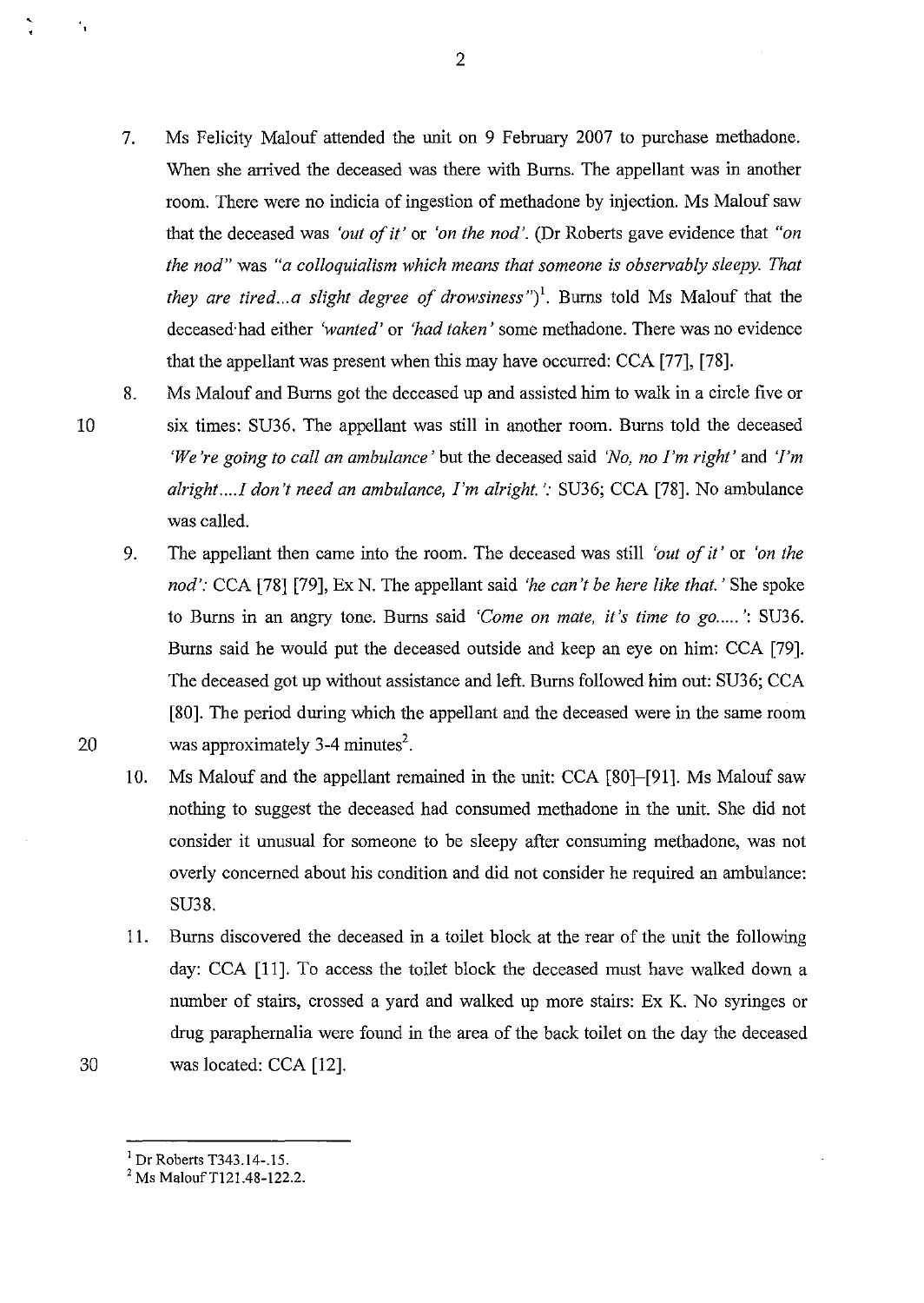- 12. Several weeks later police installed a listening device in the appellant's home. Discussions were recorded between the appellant and Bums referring to the deceased having overdosed and the deceased being *"out of it"*. The appellant was recorded saying they had to *"get rid of those things",* that the deceased had *"told them nothing",* that *"he had the best outfit, no less"* and he had assured them *"no I'm all right. I'm all right I'm ok* ". There was also a conversation where the appellant had said *"mixing two things"* was *"exactly what happened".* She said to Bums: *"I told you not to do him no more, you had to do* it *again ... "* and he replied: *"I said to you Natalie, its all right, I will look after him, I'll watch him.* " In another conversation 10 she asked Burns *" ... and you got to look after him, you did* it *again didn't you ... ":*  CCA [17]-[25], [29].
	- 13. When interviewed by police, the appellant said that the deceased was either drunk or 'out of it' when he was at her unit. 'He kept nodding off. His eyes would close': SU 34-35; CCA [27][28]. She told police that Ms Malouf was present when the deceased had arrived and that Ms Malouf had suggested they call an ambulance but the deceased had refused: SU34. The appellant said she had told Bums to ask the deceased to leave their unit. Bums had asked him to go, saying *'It's not right you coming over like this.* ' The deceased said: *"Don't worry about me, I'll be right",* got up and walked out with Burns: CCA [27] [28].
- 20 14. A search of the appellant's premises a month after the deceased's death found syringes and tubes known as *"butterfly clips"* which could be used to inject methadone: CCA [31].
	- 15. On the day of his death, the deceased had attended his psychiatrist, Dr Roberts, leaving between 4.30pm and 5pm. He was noticeably drowsy and told Dr Roberts that he had consumed  $\text{Endone}^3$ : CCA [38]-[40]. A side effect of Endone is drowsiness<sup>4</sup>.
	- 16. Toxicology results confirmed the deceased had consumed clonazepam<sup>5</sup>, cannabis, fluoxetine<sup>6</sup>, methadone and Olanzapine<sup>7</sup>. Endone was not detected<sup>8</sup>.

 $\frac{1}{2}$ 

<sup>&</sup>lt;sup>3</sup> Endone is a form of oxycodeine, which is a strong opiate: Mr Farrar T386.49-.50

<sup>&</sup>lt;sup>4</sup> Endone had been prescribed to the deceased by his general practitioner Dr Mai: T292.20-.24, 293.21-.22.<br>
<sup>5</sup> A benzodiazepine that is used as an anti-convulsant: Mr Farrar T368.26-.27.<br>
<sup>6</sup> An antidepressant: Mr Farra

two tablets each night. An empty packet previously containing 60 tablets was found in his hotel room: SU 40; CCA [15].

<sup>&</sup>lt;sup>8</sup> Mr Farrar T386.48-387.10.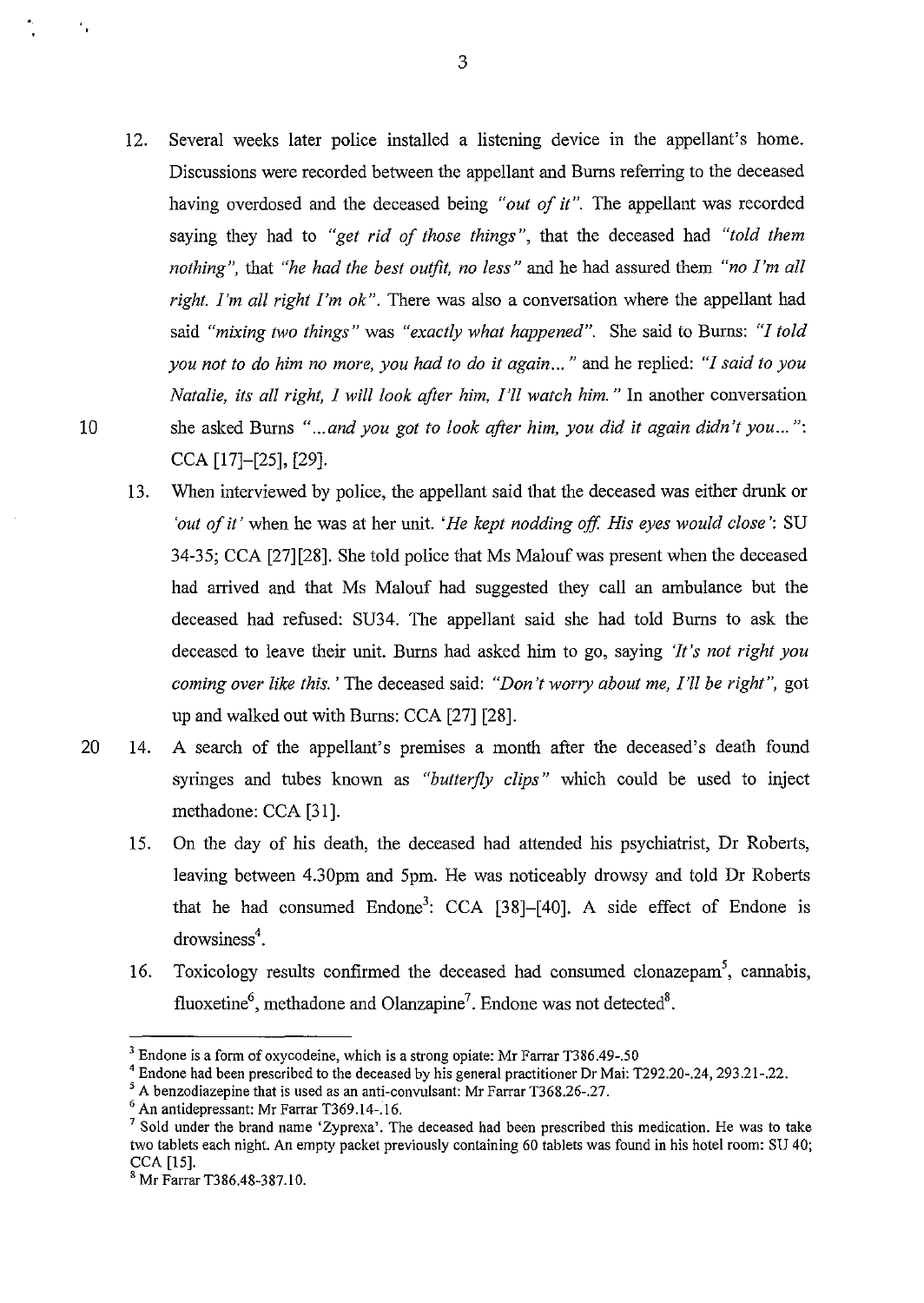- 17. Dr Duflou, a forensic pathologist, was of the opinion that the deceased died from the effects of a combination of methadone and Olanzapine. Dr Duflou considered it a 'remote possibility' that Olanzapine alone caused death: SU43. Toxicology revealed Olanzapine at a high but not lethal level<sup>9</sup>. Neither dosage, as detected by the toxicology results was necessarily fatal but they had an additive effect on each other: SU41;CCA [54]. In combination the two drugs can cause unconsciousness and respiratory depression: CCA [59]. Both Dr Duflou and Mr Farrar, a pharmacologist, stressed that different people have different reactions to methadone. Even if methadone was injected, respiratory depression could have occurred slowly over a 10 period of time. The risk was greater if the deceased was not tolerant to methadone and if the methadone was injected. Dr Duflou said it was possible that the methadone had been injected. There was no obvious needle puncture mark, however upon dissection, he observed bleeding indicative of an injury sustained within 8 to 12 hours prior to death: CCA [14]. The level of methadone was not extremely high<sup>10</sup> and *"neither of the drugs on their own were necessarily fatal":* CCA [54] [60]. The CCA found that the deceased had consumed methadone either orally or by injection: CCA [58], [61], [67], [68], [157].
- 18. Dr Duflou observed evidence of earlier pneumonia that could have been present before the drugs were ingested or caused by the deceased's inability to breath because 20 of the ingestion of drugs: CCA [56]. At autopsy evidence of a prior head injury with significant brain damage was observed: CCA [55]. There was no evidence the appellant knew the deceased was an inexperienced methadone user, had suffered brain damage, had pneumonia or the nature of any other substances he had consumed.
- 19. Mr Farrar considered it 'very likely' that the combination of methadone and Olanzapine caused death, although he could not rule out that Olanzapine caused death alone: CCA [71]. He considered this to be *'most unlikely':* SU 43. He did not believe it was possible to establish whether either the methadone or the Olanzapine alone or solely would have been sufficient to cause death $^{11}$ . The adverse affects of methadone are readily reversible with the administration of Narcan by an ambulance officer: 30 CCA [72]. If it was swallowed, the methadone was a therapeutic quantity, not a toxic

<sup>&</sup>lt;sup>9</sup> Olanzapine had been found at a level of 0.5mg/L, about twenty times the expected dose. A fatal dose would be expected to be in excess of lmg/L: CCA [59].

 $10$  The methadone level observed in the deceased was 0.2mg/L, was below the documented toxic range of 0.4 to 1.8mg/L where death could be attributed purely to methadone toxicity: Dr Duflou 320.49-.50, 321.21-.23.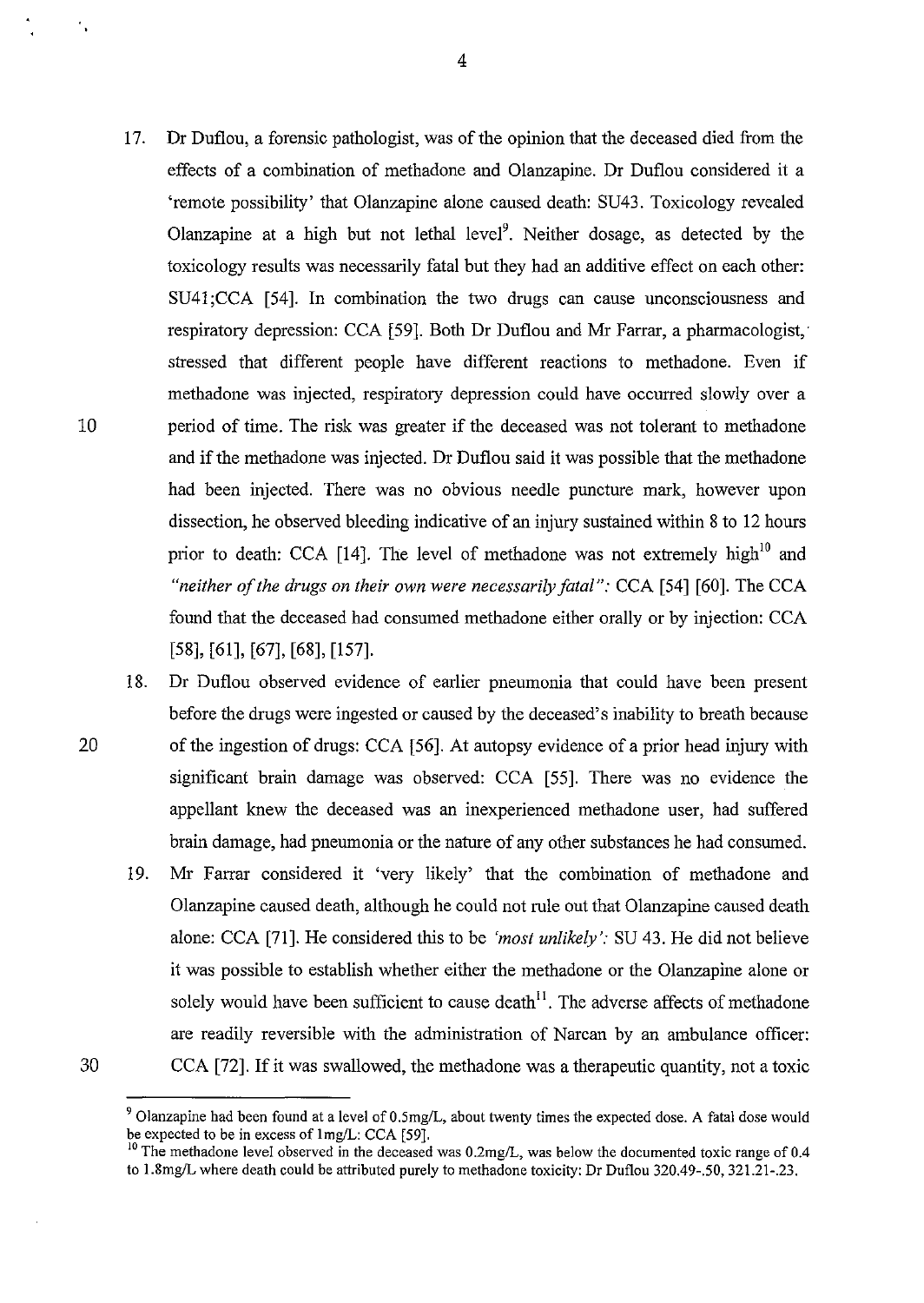quantity<sup>12</sup>. Even assuming injection, it was not possible, in Mr Farrar's opinion, to calculate what the methadone concentration would have been at the time it was administered<sup>13</sup>. The Olanzapine in the deceased's blood was consistent with a much larger dose than prescribed and could have caused drowsiness $14$ .

- 20. The prosecution called evidence from clinic staff that clients were advised of the dangers of sharing methadone and that it was not to be injected or used in conjunction with prescription medication or sleeping medication.
- 21. On 14 August 2009 a jury convicted the appellant of both supplying the deceased with methadone and of his manslaughter. Burns, who had been tried separately, was 10 also convicted. Burns died in custody shortly after his conviction.

#### **PART VI: APPELLANT'S ARGUMENT**

Statutory and common law requirements for offence of manslaughter

- 22. The crime of manslaughter is referred to in sl8 *Crimes Act* 1900 (NSW) 15, by excluding from the category of murder any form of punishable homicide which does not satisfy s18(1)(a)<sup>16</sup>. Section 18 does "not alter the common law of unlawful *homicide by involuntary manslaughter* <sup>17</sup>. The crime of battery manslaughter is unknown to the common law in Australia<sup>18</sup>. There are two categories of involuntary manslaughter: manslaughter by unlawful and dangerous act and manslaughter by gross criminal negligence. In this case, both were left to the jury.
- 20 Trial directions on bases of manslaughter
	- 23. Manslaughter was left to the jury on both the basis of unlawful and dangerous act, to wit the supply of methadone to the deceased<sup>19</sup> and the basis of manslaughter by criminal negligence.

<sup>&</sup>lt;sup>11</sup> Mr Farrar T382.10-.15.<br><sup>12</sup> Summing Up (SU) 49.<br><sup>13</sup> Mr Farrar T376.5-.12.<br><sup>14</sup> It was the prosecution case that this had been consumed prior to his attendance on the Burns and that it explained the deceased's drowsiness when he attended Dr Roberts' rooms earlier that afternoon. 15 The common law also applies in the ACT, NT, Victoria and SA: sl5 *Crimes Act* 1900 (ACT); s160

*Criminal Code Act* (NT); s5 *Crimes Act* 1958 (Vic); ss.l3, 14 *Criminal Law Consolidation Act* 1935 (SA). In WA, Tas and Qld, both the duties relating to the preservation of human life and the offence of manslaughter are relevant: Chapters 17 and 28 (s280) *The Criminal Code* (WA); Chapters 16 and 17 (s156, 159) *The Criminal Code 1924 (Tas); Chapters 27-28 The Criminal Code 1899 (Qld).* <sup>16</sup> *R v Lavender (2005) 222 CLR 67 at 79 [30].* <sup>17</sup> *R v Lavender (2005) 222 CLR 67 at 86 [55].* <sup>18</sup> *Wilson v The Queen (1992) 174 CLR 313 per M* 

<sup>&</sup>lt;sup>19</sup> SU 9, Written Directions (WD) p.4-5; CCA [162]; cf SU 57 where a Crown submission is summarised: *"if the Burns', acting jointly, injected it into him or assisted him to inject it, providing him with the butterfly needle and so on, then manslaughter by unlawful and dangerous act is proven".* In opening the Crown relied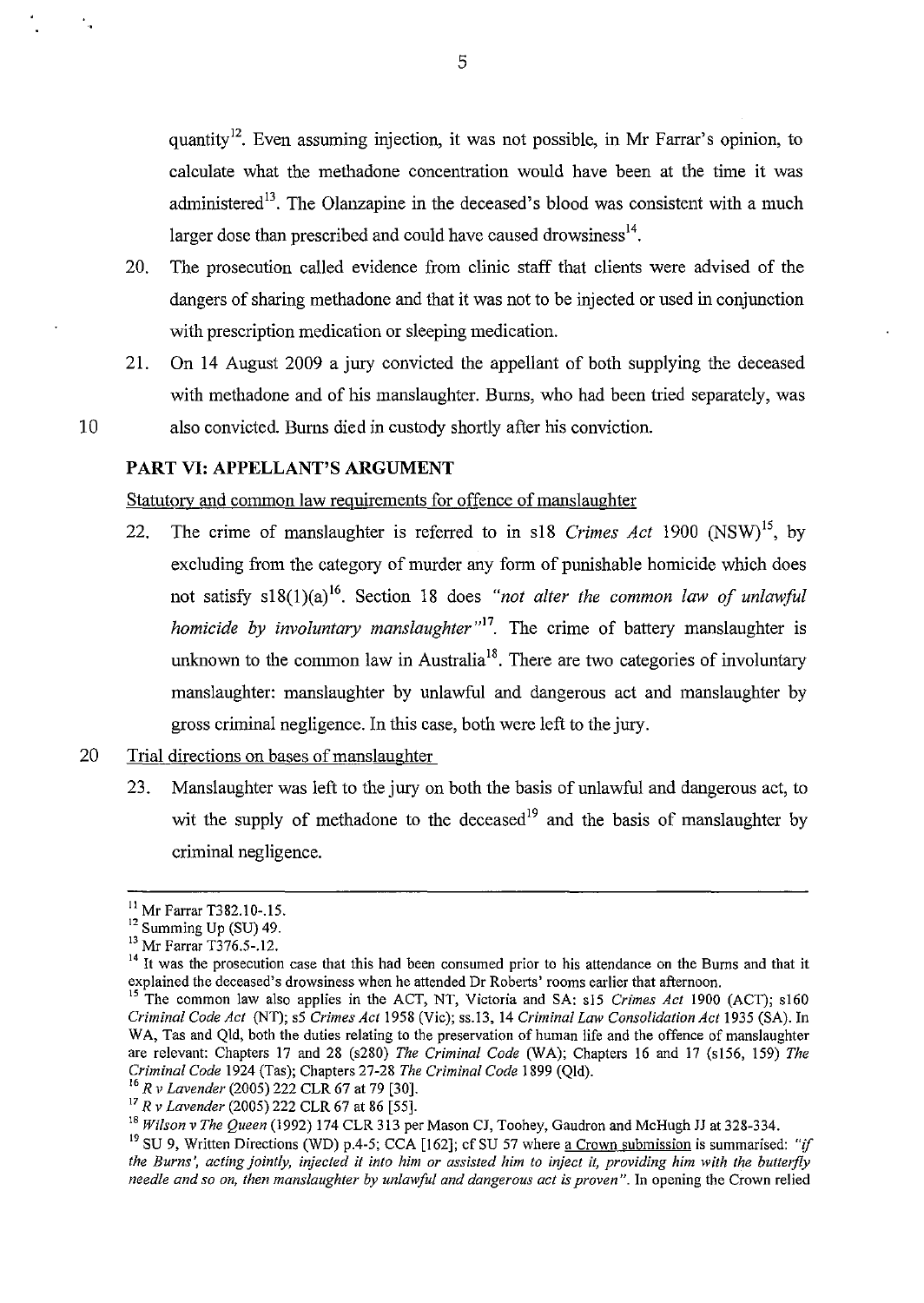24. The trial judge directed the jury in relation to criminal negligence that:

*"it may be manslaughter where the accused voluntarily assumes a duty of care towards another person and by a grossly negligent omission breaches that duty of care causing death* " 20 .

25. The trial judge directed the jury in relation to what was said to be a voluntary assumption of a duty of care by the appellant:

"If *a person voluntarily invites or permits potential recipients to attend his or her home for the purpose of a prohibited drug supply transaction, where the drugs are to be consumed on the premises and where such a recipient may be or become seriously*  10 *affected by drugs to the point where his or her life may be endangered, the drug supplier has a duty to conduct himself towards the drug recipient without being grossly or criminally neglectful "21•* 

> He declined to include the element of seclusion referred to in *R v Taktak* (1988) 14 NSWLR 226 at 236, even though this had been left in the case presented against  $Burns<sup>22</sup>$ .

- 26. The breach of an asserted voluntary assumption of a duty of care owed to the deceased, was said to be by omissions, to wit, the appellant failed to call an ambulance or obtain other medical assistance to protect his life and expelled him 20 from the unit while he was in what was alleged to be a *"grossly vulnerable position*<sup>23</sup>. The omission was later described as *"failing to call for medical aid*<sup>24</sup>.
	- 27. In relation to both forms of involuntary manslaughter, the jury were directed that if the deceased made a *"rational", "voluntary"* and *"informed"* decision to take the methadone, they might think that was the true cause of his death; however if the deceased did not know about methadone and its effects, he had brain damage (as discovered by autopsy) and was already affected by another drug, they might think that he could *"not be regarded as a person acting as a rational adult making an informed voluntary choice about taking methadone on 9 February 2007<sup>35</sup>.* The Crown conceded that its case against the appellant ended when the deceased left the

٠.

on *"that they supplied the drug, methadone, which is an unlawful act, knowing that David Hay would take on board either by injection or orally and that for him. for David Hay, that was a dangerous thing to do. it was a dangerous action"'* (T9.15-.18). During the no case submission the Crown stated for the first time that the unlawful and dangerous act "included that he was assisted in injecting or was injected"(T448.26). This was put in his closing address to the jury (T3.46-4.9). However there was no evidence to support the "injection" for the crown address at T4.6-.36, which establishes no more than an enterprise to supply.<br><sup>20</sup> SU10, WD p6.

<sup>&</sup>lt;sup>21</sup> SU11.34, WD p6

<sup>&</sup>lt;sup>22</sup> Judgment of Judge Woods QC declining to direct a verdict of not guilty of manslaughter, 10/08/09 p.8. <sup>23</sup> SU 13, WD pp.6-7.

<sup>24</sup> SU14, 57, WD p.6.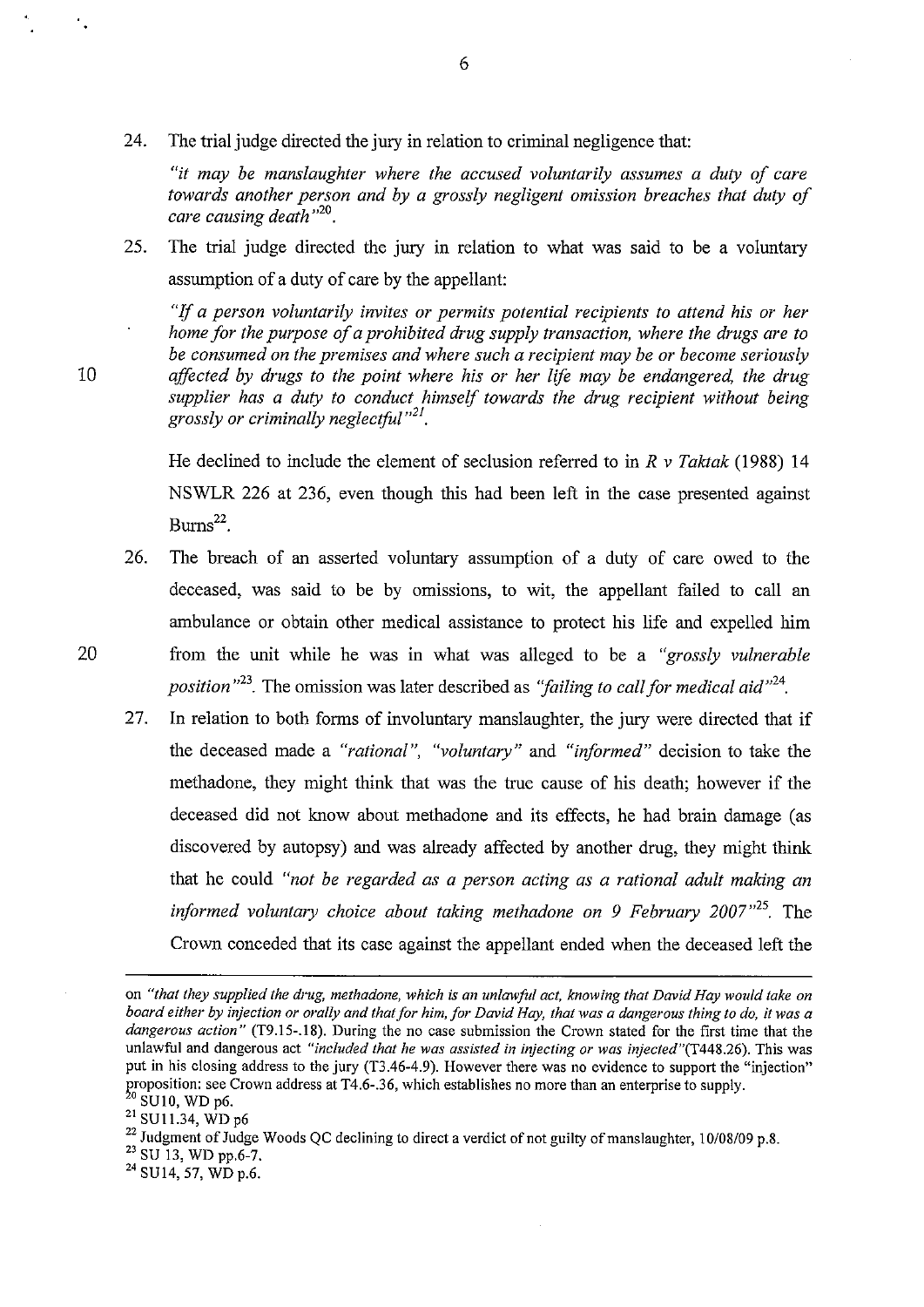flat with Burns, however there was no direction to the jury as to the legal effect of this $^{26}$ .

Ground 1: The Court of Criminal Appeal erred in holding that the circumstances that arose in this case were capable of giving rise to a duty of care.

Ground 2:The Court of Criminal Appeal should have held that the directions of the trial judge as to duty of care and breach were erroneous.

- 28. It is submitted that here is no duty of care arising between a drug supplier and the voluntary recipient of the drug. The statutory provision governing manslaughter<sup>27</sup> does not vitiate consent of a drug taker who is either not intoxicated or already 10 intoxicated at the time of supply, or for whom cognitive incapacity has not been established by the prosecution (cf. provisions in relation to sexual intercourse: s61HA *Crimes Act* 1900). The *Drugs Misuse and Trafficking Act* 1985 (NSW) distinguishes between an offence of supply and offences of administration, and self-administration of prohibited substances. The jury was directed that the appellant could be convicted of manslaughter by gross criminal negligence on the basis of there being a voluntary assumption of a duty of care by a person who allows his/her home to be used for the supply of a prohibited drug to the person supplied the drugs.
- 29. The CCA held that *'a person owes a duty of care having "created or contributed to the creation of a state of affairs which he knows, or ought reasonably to know, has*  20 *become life threatening"':* CCA [1 06], [118] paraphrasing and quoting from Lord Judge CJ in *R v Evans* [2009] I WLR 1999 at 2007 [31]. The CCA also held that: *"In our opinion the directions in the Bench Book correctly reflect the law*  $n^{28}$ . In the Bench Book, the voluntary assumption of a duty of care is said to arise:

*"where the accused has voluntarily assumed the care of the victim who is unable to help [himseljlherse1j] and the accused has so secluded the victim as to prevent others from rendering aid (the situation considered* in *R v Taktak* (1988) 14 NSWLR 226."

However, neither the direction given in *Evans,* nor the direction suggested in *Taktak*  was given in the appellant's trial.

30 30. The common law as it related to categories of duty of care and in particular, voluntary assumption of care of a helpless person, and omission as it applies to manslaughter by

<sup>25</sup> SU 19-20, WD p.9.

<sup>26</sup> SU 52.45, 58.25, Crown Prosecutor 11/08/09 T719.5-.8.

<sup>27</sup>  s 18 *Crimes Act* 1900.

<sup>28</sup> CCA [119].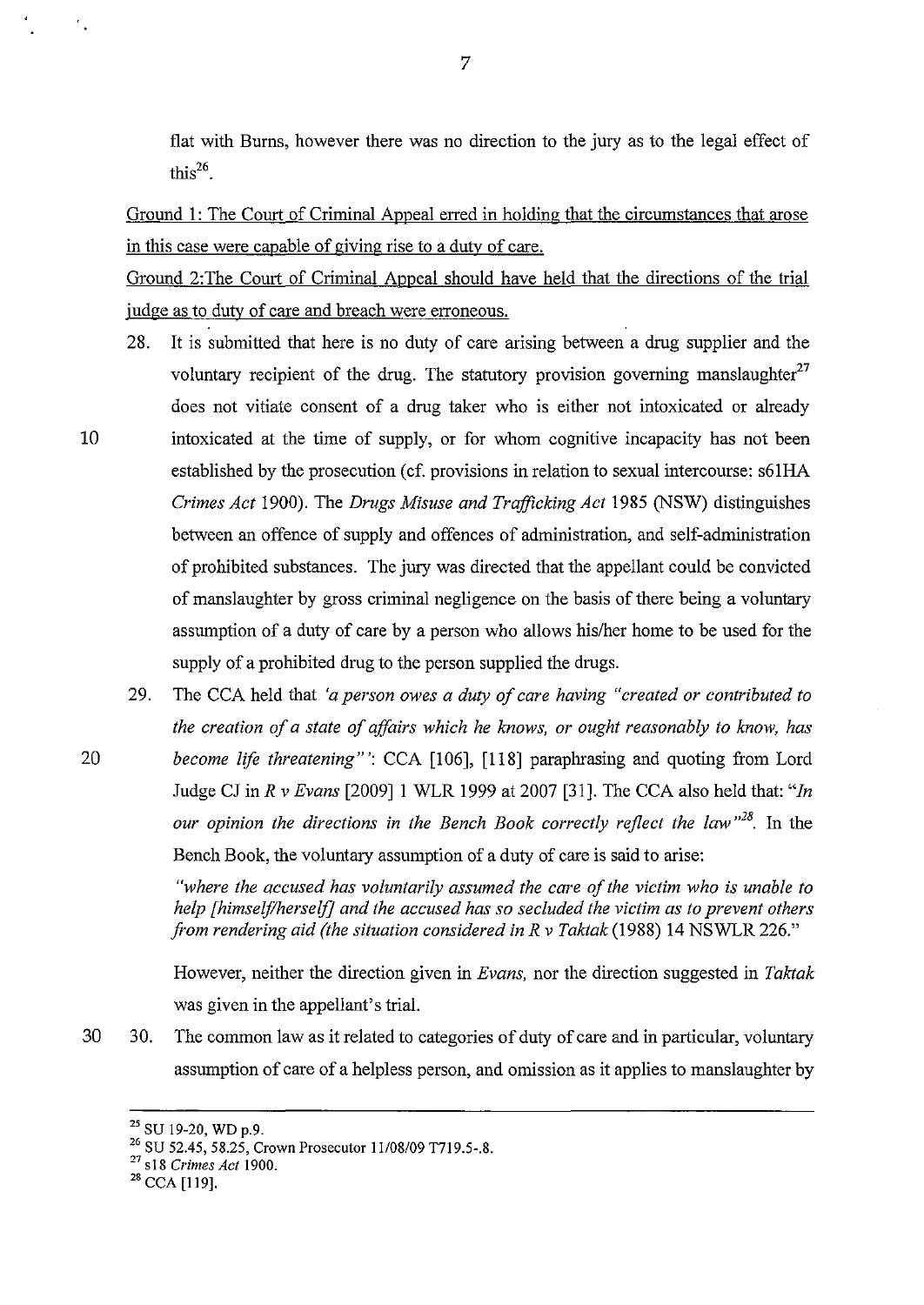criminal negligence was reviewed by Yeldham J in *R v Taktak* (1988) 14 NSWLR 226 at 236C-245E. Broadly speaking, the common law of criminal negligence recognises four categories of duty of care. The first is duty imposed by statute. The second is duty imposed by contract. The third is a common law duty where there is a recognised legal relationship between two persons of guardian or protector<sup>29</sup>, that is, one having the custody, care and control of another, such as between parent and child, and is also referred to as a duty to provide the necessaries of life. The fourth is the voluntary assumption of care of a helpless person of special relation to the accused, described by Professor Glanville Williams as *"a duty to prevent death ... in respect of* 

- 10 *the neglect of helpless persons, where the circumstances disclose some special*  relationship between the parties<sup>"30</sup>. In relation to this category, it has been suggested that "someone who has undertaken the duty can probably divest himself of it only by passing it on to some responsible authority or other person<sup>31</sup>.
	- 31. In England, the Court of Appeal held in *R v Sinclair, Johnson and Smith* (1998) WL 1044437; 148 NLJ 1353 at p.6:

*" ... there is no English authority in which a duty of care has been held to arise, over a period of hours, on the part of a medically unqualified stranger. Beardsley and Taktak are both persuasive authorities pointing away from the existence of any such duty ...* ".

20 In *Sinclair,* it was the relationship between the two parties that informed whether a duty of care arose to provide the deceased with the necessaries of life. In the case of Sinclair, who had been a friend of the deceased for 13 or 14 years, lived with him for close to 2 years and was *"like a brother"* to him, the Court held that there was a case to answer as to voluntary assumption of care. However, the relationship with Johnson was such that there was no duty of care:

*"Johnson did not know the deceased. His only connection with him was that he had come to his house and there taken methadone and remained until he died. Others were coming and going in the meantime. The fact that Johnson had prepared and administered to the deceased saline solutions does not, as it seems to us, demonstrate*  30 *on his part a voluntary assumption of a legal duty of care rather than a desultory attempt to be of assistance. In our judgment, the facts in relation to Johnson were not* 

<sup>29</sup>*People v Beardsley* 113 NW 1128 (1907) per McAlvay CJ at 1129-1130. 30 Williams, G *Criminal Law* (2"d ed), Ch.l: The Criminal Act, When a Duty is Imposed p.5; see also *Marriott*  (1938) 8 C and P 425; *R v Nicholls* (1874) 13 Cox CC 75; *R v Stone and Dobinson* [1977] QB354; *R v* 

*Ormerod, D Smith and Hogan's Criminal Law* (13<sup>th</sup> ed) 2011 "Chapter 4. The Elements of a Crime: Actus Reus; 4.4 Omissions; 4.4.2.2 Who owes a duty?", p.72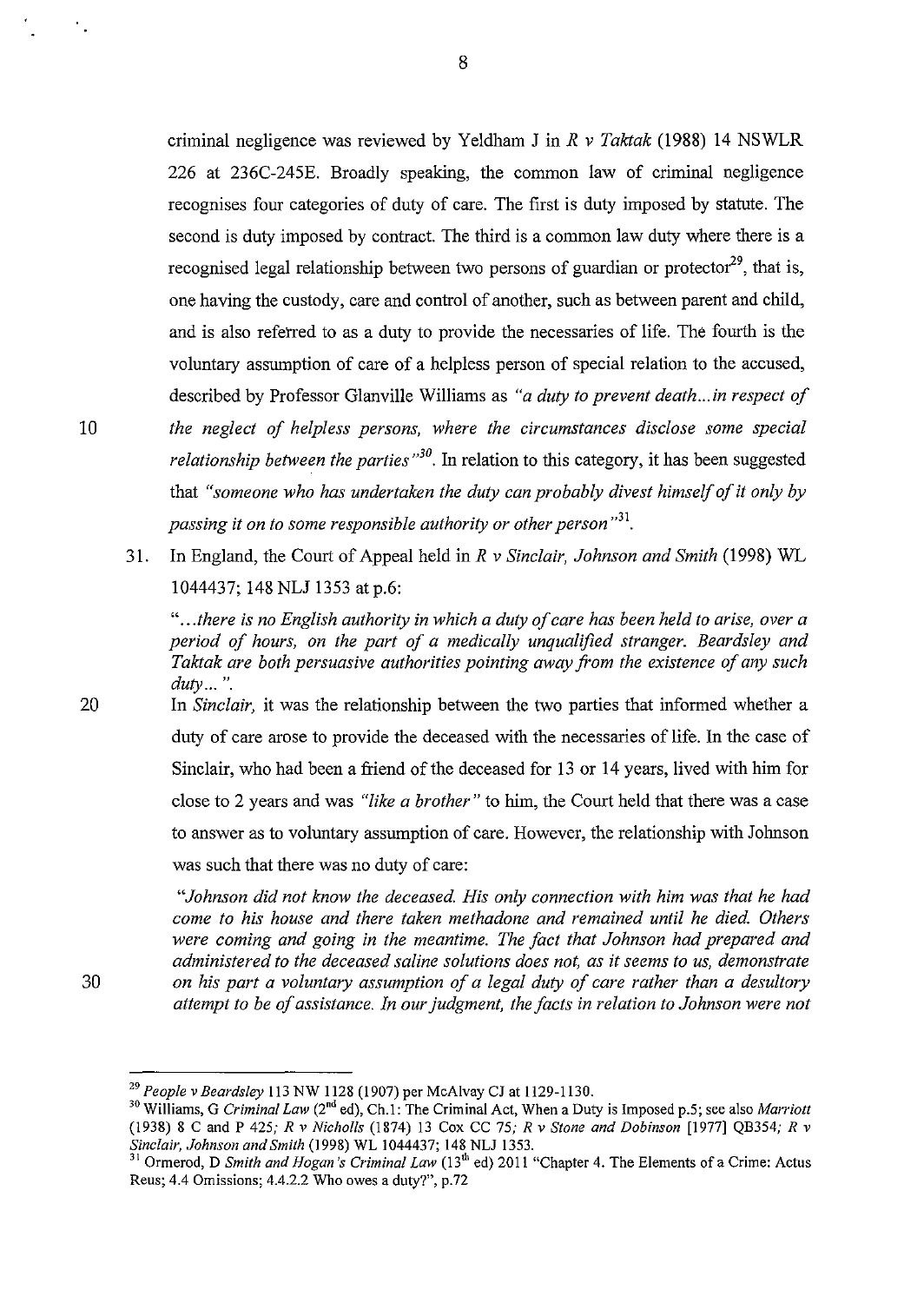*capable of giving rise to a legal duty of care and the judge should have withdrawn his case from the jury for this further reason*<sup>32</sup>: (cf. CCA [108]).

- 32. In *R v Wacker* [2003] QB 1207 at [38], the Court of Appeal held that there had been a voluntary assumption of the care and control by a truck driver of the illegal immigrant passengers he was transporting secreted in his truck, including a duty to take care of their safety (cf.CCA [110]).
- 33. In *Evans* at [12], the facts described as *"not in dispute"* were set out as: Evans and her mother had remained at their premises with Evans' half sister from the time when 10 she injected herself with a lethal dose of heroin until the time she was found dead in the morning; they had witnessed obvious signs of effect of the drug, appreciated that her condition was very serious and indicative of an overdose; and believed they were responsible for the care of the half sister after she had taken the heroin. The relationship between the appellant Sinclair and the deceased in *Sinclair,* including being close friends, living together, almost like brothers, supplying the methadone, remaining with the deceased throughout unconsciousness and for a long time being the only person with him was said to "accord with the present case" of *Evans*<sup>33</sup>. A five judge bench of the Court of Appeal held (at [31]) that:

*" ... when a person has created or contributed to the creation of a state of affairs*  20 *which he knows, or ought reasonably to know, has become life threatening, a consequent duty on him to act by taking reasonable steps to save the other's life will normally arise* " (emphasis added).

However they went on to hold that only if Evans was involved with the supply of the heroin *"that fact, taken with the other undisputed facts would... and did give rise to a duty on the appellant to act"<sup>34</sup>*(emphasis added). They added that, although voluntary assumption of risk had not been left to the jury in the case of *Evans,* a duty to act may arise where there has been a voluntary assumption of risk leading a victim, or others, to become dependent on a defendant to  $\text{act}^{35}$ . The admission by Ms Evans 30 that she, together with her mother, had recognised the condition indicative of an overdose and had assumed responsibility for the care of her half-sister<sup>36</sup> distinguishes that case from the appellant's: cf. CCA [106].

<sup>&</sup>lt;sup>32</sup> R v Sinclair, Johnson and Smith (1998) WL 1044437; 148 NLJ 1353 at p.6.<br><sup>33</sup> R v Evans (Gemma) [2009] 1 WLR 1999 at 2007 [28].<br><sup>34</sup> R v Evans (Gemma) [2009] 1 WLR 1999 at 2009 [35].<br><sup>35</sup> R v Evans (Gemma) [2009] 1 WL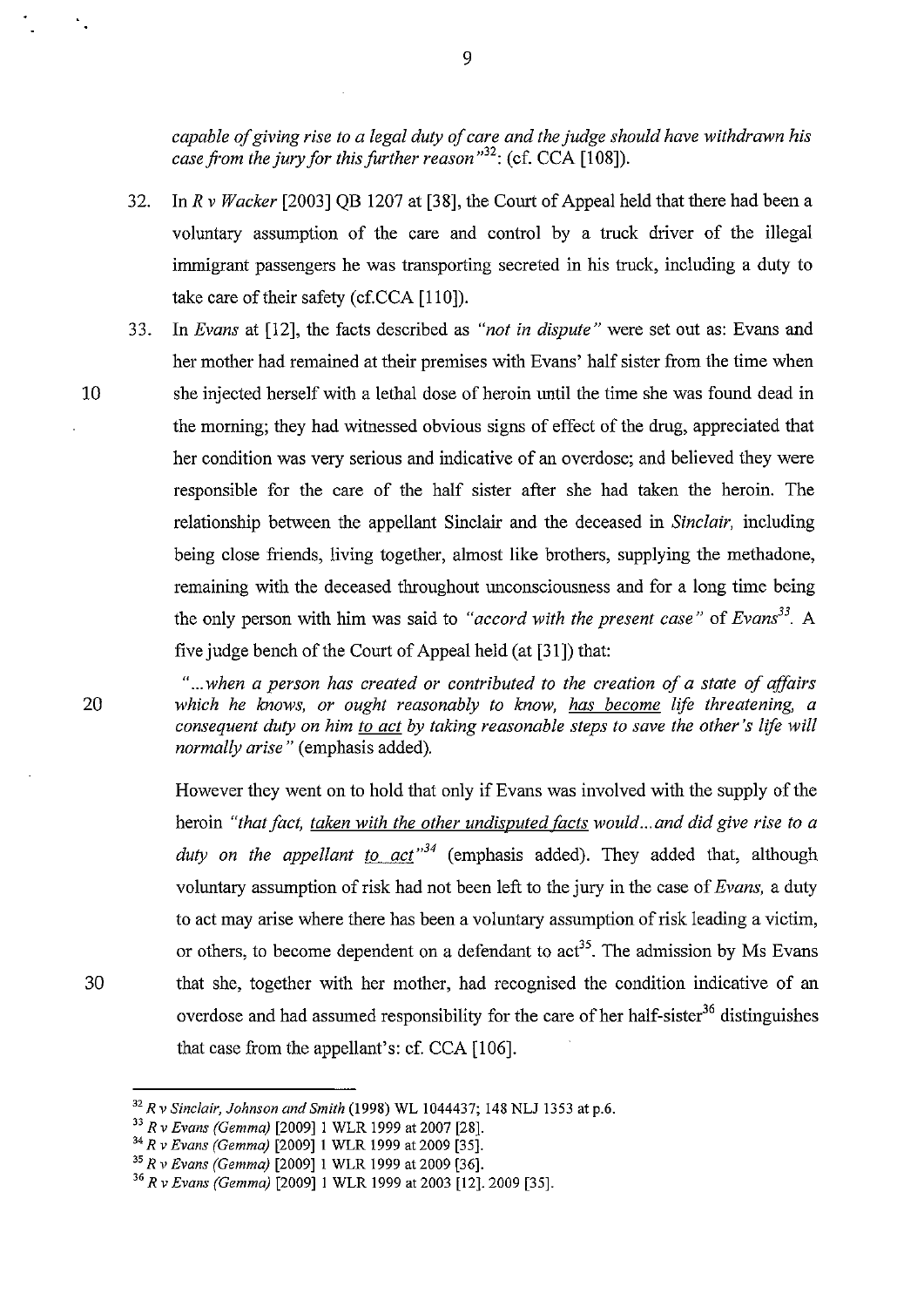- 34. The jury in the appellant's case, were directed in relation to duty of care to consider whether the appellant did *"voluntarily take upon herself"* a duty of care for the deceased. There was no direction that the appellant had created a state of affairs which she "knows or ought reasonably to know has become life threatening": cf. *Evans* at [31]. The direction was that a duty arose *"where such a recipient may be or become seriously affected by drugs to the point where his or her life mav be endangered...* " (emphasis added). The scope of the duty<sup>37</sup> was undefined<sup>38</sup>. The duty was stated to be *"to conduct himself towards the drug recipient without being grossly or criminally neglectful".* There is no such duty of care known to the common law. 10 Moreover the duty of care was said to extend to an omission (later described as a failure to prevent a death) as opposed to an act.
- 35. There are important differences between omissions and acts in involuntary manslaughter. In *The Queen v Phillips* (1971) 45 ALJR 467, where a girl had been rendered unconscious and moved to the shoreline on an incoming tide and later drowned, Barwick CJ, Menzies and Owen JJ were of the opinion that there was no duty under Chapter 16 Tasmanian Criminal Code whereby omission could amount to culpable negligence to perform a duty tending to the preservation of human life: s156 (2)(b), s144. Rather, manslaughter was available on the basis of unlawful and dangerous act. In his reasons, Windeyer J, considered that s144, which concerns the 20 duty of a person having the charge of another to provide the necessities of life (including medical aid) was consistent with the common law,  $39$  but concluded that the conduct in question was *''far away from that field".* 
	- 36. In *R v Lawford; R v Van de Wiel* (1993) 61 SASR 452, the deceased had been rendered unconscious by the appellant's acts of either beating him senseless with a steel bar or a subsequent attempt to strangle him. In dicta, in relation to liability for failure to act in a murder by omission case, Duggan J (Bollen and Mullighan JJ agreeing) referred to the Criminal Law Revision Committee  $14<sup>th</sup>$  Report (UK) par 252, where it was said, without reference to any authority: *"(vi) where the defendant*  has himself put a person in danger by a wrongful act, he is probably under a duty not

10

 $\mathbf{r}_\perp$ 

<sup>37</sup>cf. *Rogers* v *Whittaker* (1992) 175 CLR 479 at 487; *Sullivan* v *Moody* (2001) 207 CLR 562 at 579-580 [50]; *Vairyv WyongShire Council* (2005) 223 CLR 422 per Gummow J at 448-449 [78]-[79]; Hayne J at459 [116]-[118]; Callinan and Heydon JJ at 481-482 [216]-[217].

<sup>38</sup> cf. Observations of French CJ, Gummow, Kiefel and Bell JJ in *CDPP* v *Ponitowska* [2011] HCA 43; 282 ALR 200 at 212 [44] in the context of omissions under the *Criminal Code* (Cth). <sup>39</sup>*The Queen* v *Phillips* (1971) 45 ALJR 467 at 478.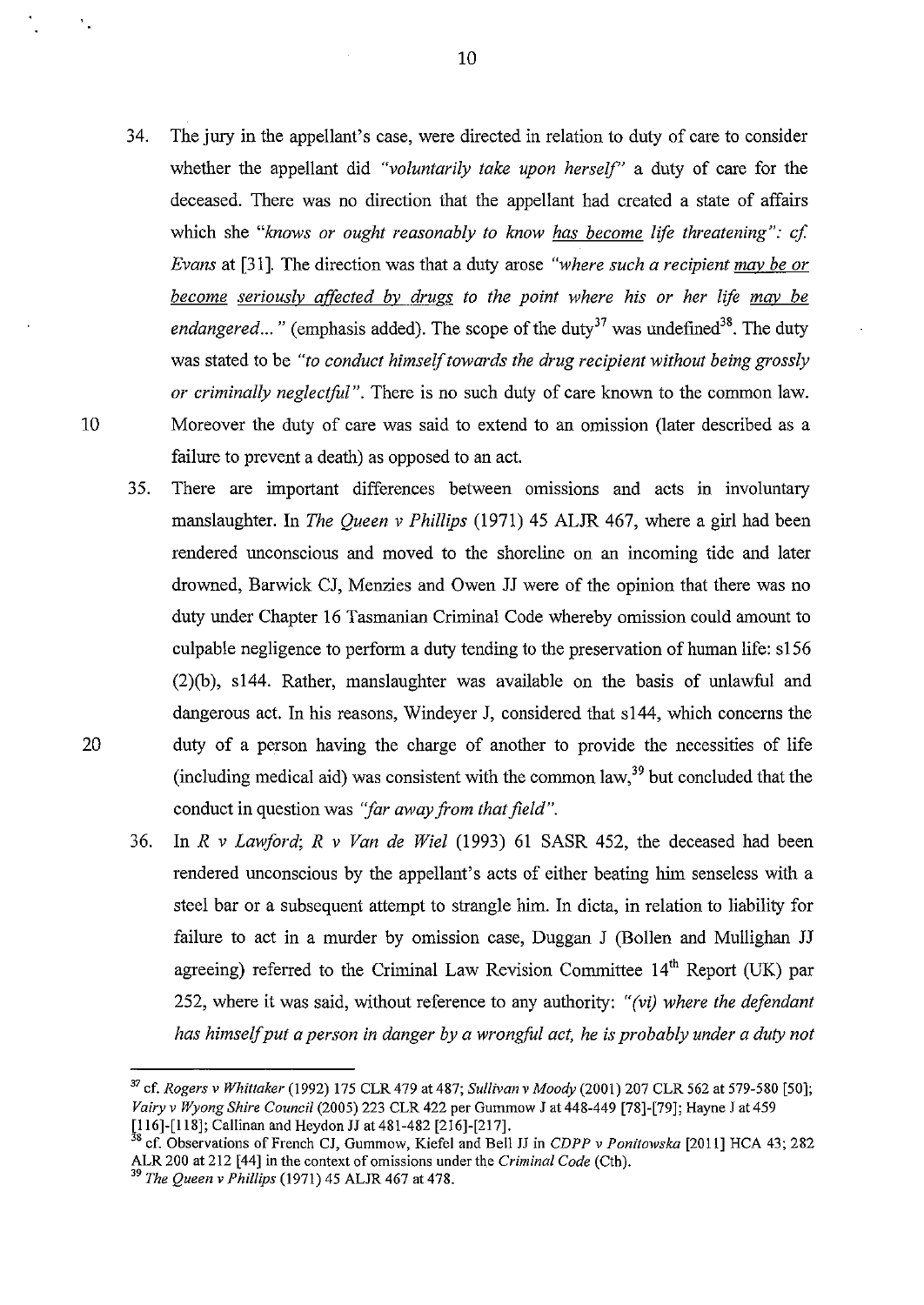*to leave that person in danger"40•* This category was not voluntary assumption of care. It was not based upon a relationship between the parties, but on a duty arising from a violent act of one on the other. His Honour noted that this category had been questioned in the UK<sup>41</sup>. He was of the opinion that, as *"one aspect of liability"* establishing *causation* for the offence of murder, on the basis of *Taktak,* a duty could arise if Lawford was responsible for the deceased *"being rendered unconscious and placed in a dangerous situation as a consequence ...* " 42 (emphasis added).

- 37. The only other authority in Australia referring to this suggested "unlawful act" category is the judgment of Barr J in *R v Taber; R v Styman; R v Styman* (2002) 56
- 10 NSWLR 443 at 451 [22], 452 [28] *(Faber).* In *Taber,* the deceased had been bound, gagged and abandoned by the accused. In the course of a trial for murder, in considering trial directions, Barr J held that any person who deliberately puts another in danger comes under a legal duty to take steps to remove that danger and that any failure to do so may constitute an omission causing death. There is conflicting authority to *Taber* in the ACT. In *R v Rao* [1999] ACTSC 132 (Crispin J), both the suggestion of the existence of the voluntary assumption of a duty of care to an acquaintance and a duty of care arising from an unlawful act was rejected. His Honour considered *Lawford* and held (at [142]-[143]):

*"I do not understand their Honours to have intended to lay down any general principle that a person who does any act which has the effect of creating any danger for another person ipso facto acquires a duty to intervene to protect that person.* 

*"Nonetheless,* if *the Crown could establish beyond reasonable doubt that the accused caused Mr Cinque to lapse into unconsciousness and that he was consequently placed in real danger then I would have little hesitation in finding that she had a duty of care. However, for reasons which have already been discussed, I am not satisfied that she was responsible for him being rendered unconscious. Accordingly, the basis upon which a duty of care was recognised in R v Lawford* & *Van de Weil does not apply in the present circumstances."* 

30

20

Crispin J considered that a duty would arise if the Crown could establish that the accused had caused the deceased to lapse into unconsciousness and that he was consequently placed in real danger.

 $\sim 10^7$ 

<sup>&</sup>lt;sup>40</sup> R v Lawford; R v Van de Wiel (1993) 61 SASR 452 at 547-8.

<sup>41</sup> C Wells "Reports of Committees" (1980) 43 MLR 681 at 685-6 "Omissions", citing a *"dissent"* from Prof Glanville Williams including *" ... it should be for Parliament, not the judges. to decide the occasions when people are legally required to bestir themselves on behalf of others".* <sup>42</sup>*R* v *Lawford; R v Van de Wiel* (1993) 61 SASR 452 at 548.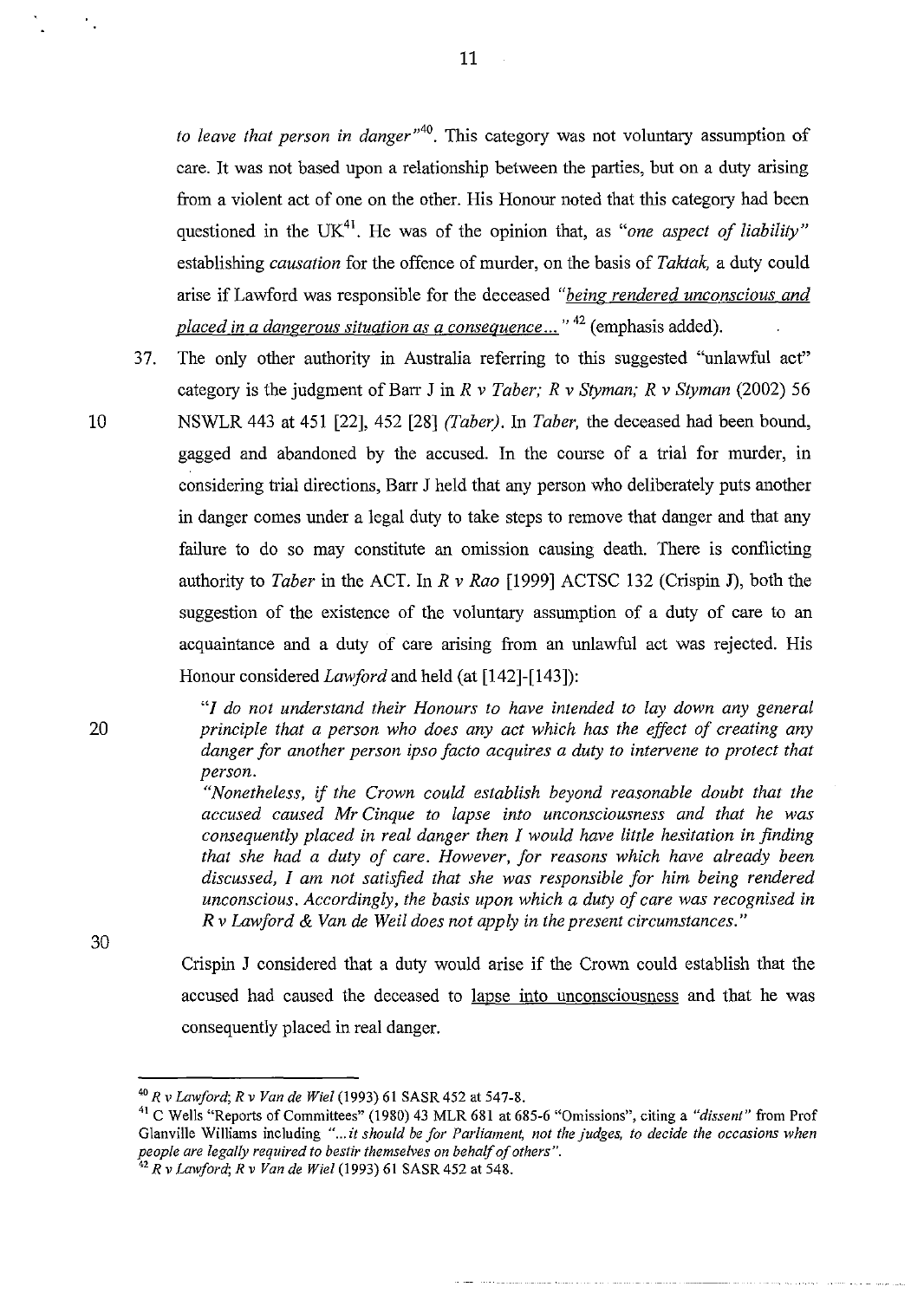- 38. The trial judge relied on the cases of *Lawford* and *Evans* where an act of an accused (rather than an omission) rendered the accused under a duty of care to another person to *"state the law of NSW"* in relation to the duty between a *"drug supplier''* and a *"drug recipient"* to not be *"grossly or criminally neglectful"<sup>43</sup> •* It is submitted that to do so was an error of law and that the CCA should have so held.
- 39. In the appellant's case, there was no suggestion that the appellant by her act had rendered the deceased unconscious, secluded or abandoned. To the contrary, the evidence was that the deceased walked from the apartment, with Burns, *"under his own steam".* There was no dispute that the Crown case ended when the deceased left 10 the apartment with Burns<sup>44</sup>. Even if there were a duty of care from voluntary assumption of care or continuous act (which is denied), it ended upon either the deceased's exit of the unit or upon Burns' assumption of any such duty when he left the unit with the deceased. However, the jury in the appellant's case were directed that she could be found to have breached the duty by omitting to call for medical care and "expelled him from the flat while he was in a grossly vulnerable position"<sup>45</sup>.
	- 40. The true situation is that the appellant, as joint supplier of the drug, did not owe a duty of care to an adult person she had no familial or relationship of friendship with; had not assumed care or control over; had no guardianship of; no statutory or contractual duty towards; and whom she had not secluded.
- 20 41. There was also no analysis undertaken by the trial judge or the CCA of another important factor distinguishing the cases of *Lawford* and *Styman,* namely that the deceased, in this case, was voluntarily engaged in a prohibited risk taking venture. This is relevant when an examination of the content or scope of any duty is considered<sup>46</sup>.
	- 42. The common law in crime and particularly in criminal negligence should be coherent<sup>47</sup> with the civil law (for example, contracts, trusts and statutory duty) and the tort of negligence. The voluntary assumption of risk by an adult deceased, may

<sup>&</sup>lt;sup>43</sup> Judgment of Judge Woods QC declining to direct a verdict of not guilty of manslaughter,  $10/08/09$  p.7.  $44$  SU52.45, SU58.25, Crown Prosecutor 11/08/09 T719.5-.8

<sup>&</sup>lt;sup>45</sup> SU13, Written directions p.6

<sup>46</sup> cf. *Vairy* v *Wyong Shire Council* (2005) 223 CLR 422 per Gummow J at 448 [77]-[79], Hayne J at 459 [118], Callinan and Heydon JJ at 481 [216]; *Miller* v *Miller* (2011) 242 CLR 446 per French CJ, Gummow, Hayne, Crennan, Kiefel and Bell JJ at 472-473 [70]-[74]; *CAL No 14 Pty Ltd and Another* v *Motor Accidents Insurance Board; CAL No 14 Pty Ltd and Another v Scott* (2009) 239 CLR 390 at 413-415 [52]-[55].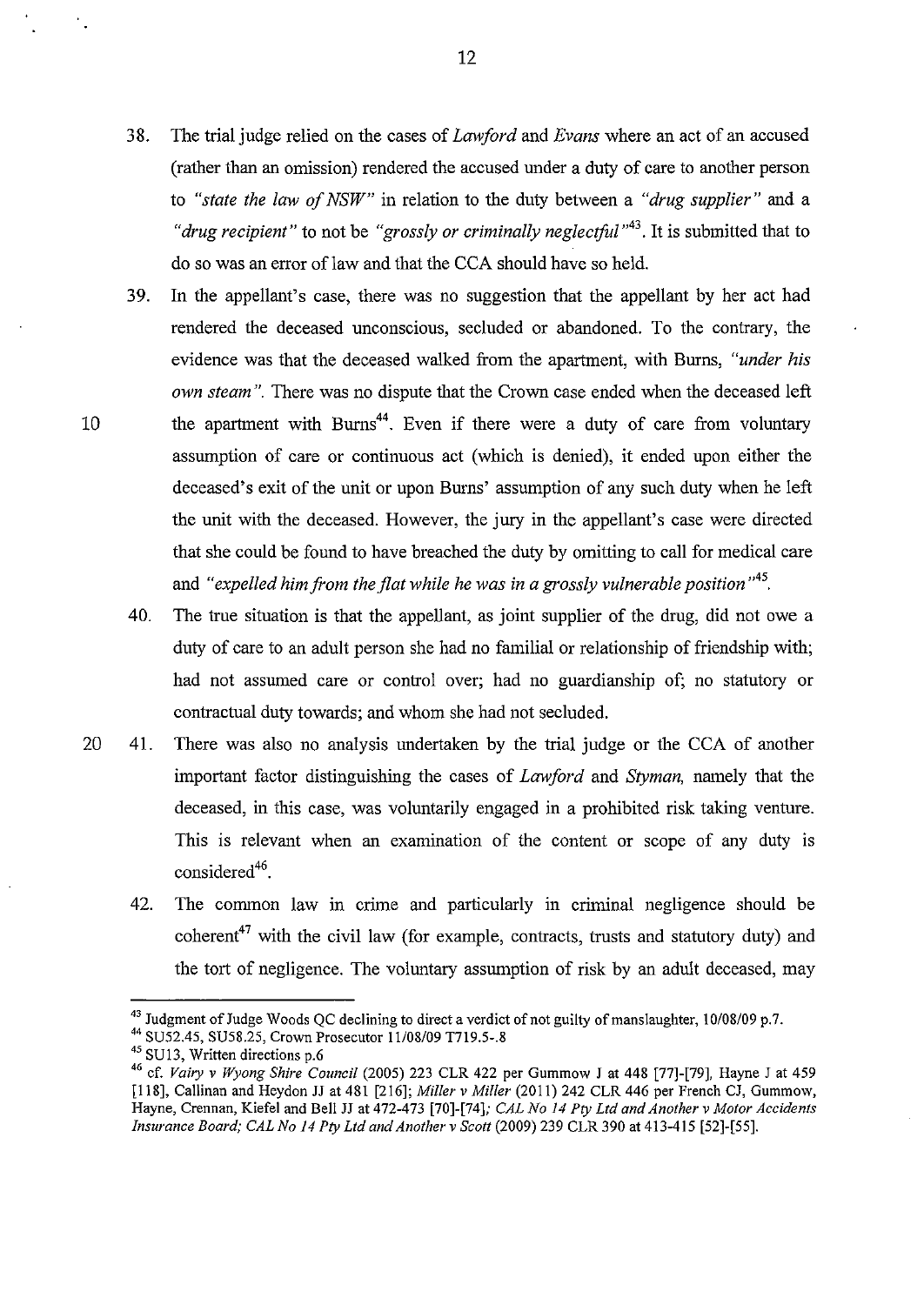negate or confine any so-called duty arising between two persons engaged in an illegal drug supply transaction. There is no expectation between a drug supplier and drug recipient that the supplier will care for the recipient. The very nature of the transaction between them is one of lack of responsibility and lack of care. There is no such thing as the "reasonable" drug supplier, as opposed to the "reasonable doctor" or the "reasonable parent". In *Miller v Miller* (2011) 242 CLR 446, the plurality held that *"A duty of care arises from the 'relations, juxtapositions, situations or conduct or activities' in question. All aspects of the relations between the parties must be considered"48.* It would be incongruous to hold that when two people (the drug 10 supplier and the recipient) are engaged in the activities of supply and possession of a prohibited substance, that one owed a duty to the other to take reasonable care to supply a substance that would not harm the person, when the very activities are prohibited in order to guard against the risk of seriously endangering health or safety<sup>49</sup>.

43. A duty of care from one person to another who chooses to consume a substance which may seriously harm them would also be incongruous with the principle of individual autonomy. The CCA should have held that the decision of the plurality in *CAL No 14 Pty Ltd and Another v Motor Accidents Insurance Board; CAL No 14 Pty Ltd and Another v Scott* (2009) 239 CLR 390 *(CAL)* at [52]-[55] did *"require a*  20 *different conclusion"* to its own (cf. CCA [112], [114]). Individual autonomy, coherence with legal norms and the difficulty in an observer assessing whether a consumer has reached the point of *"risk of serious injury"* were all relevant to the determination of whether there was a duty of care, but were not considered by the CCA. There were relevant observations made in *CAL* in relation to the observer having no means of knowing how much the drinker ingested before arrival. This Court also rejected notions of "vulnerability" relied on by the intermediate court of appeal applying to an adult man of age forty one who was likely to be conscious of his own capacity under the influence of the substance consumed and who had assured the licensee he was fme (at [33], cf. CCA at [114]). The dilemma between individual

 $\mathcal{L}_{\bullet}$ 

<sup>47</sup> Coherence of the law has recently been emphasised by this Court in the negligence cases of *Miller v Miller*  (20 II) 242 CLR 446 ( eg. at 454 [15]) and *CAL No 14 Pty Ltd and Another v Motor Accidents Insurance Board; CAL No 14 Pty Ltd and Another v Scott* (2009) 239 CLR 390 at 406-410 [39]-[42], 413 [52], 415 [55]. *48 Miller v Miller* (2011) 242 CLR 446 at 470 [64]

<sup>49</sup>*Gedeon v Commissioner of the New South Wales Crime Commission; Dowe v Commissioner of the New South Wales Crime Commission* (2008) 236 CLR 120 at 142 [57].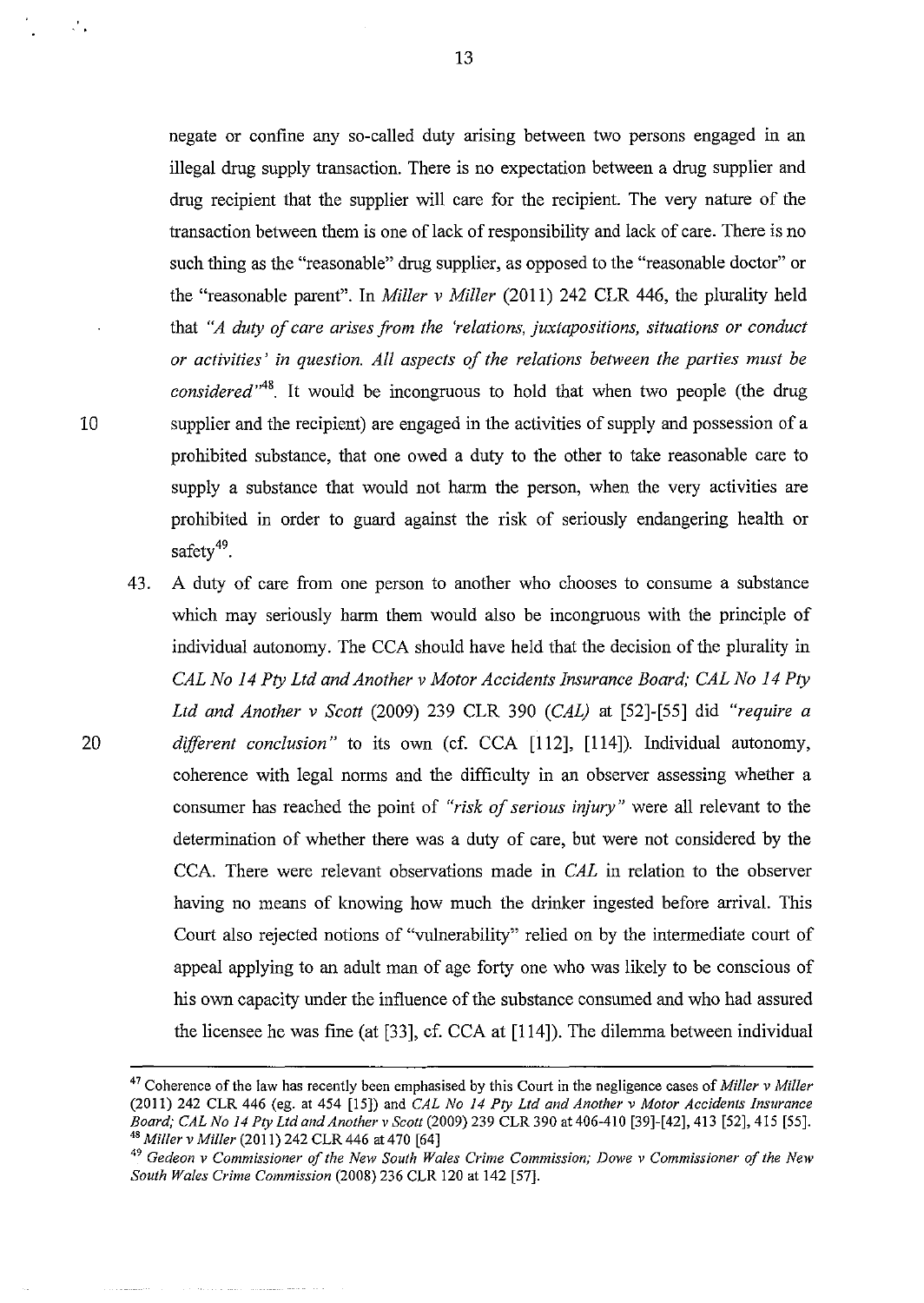autonomy as to the choice to leave premises and the torts of false imprisonment and battery were specifically adverted to by this Court in *CAL,* but not recognised by the CCA in this case.

- 44. Coherence with the common law as it applies to duties between doctors and patients should also be observed, as it would be incongruous if a higher duty were imposed on a drug supplier to her recipient. The common law there recognises the principle of individual autonomy in the context of the right to refuse treatment<sup>50</sup>. To detain and administer medical treatment against the will of a conscious, non-consenting adult would constitute false imprisonment and battery at common  $law<sup>51</sup>$ . A patient can 10 refuse medical treatment for any reason, *"rational or irrational, or for no reason"52•*  In this case, the deceased communicated his will that no call for an ambulance be made. It is difficult to see how a duty to call for one arose subsequent to such an expression of autonomous will.
- 45. Coherence with cases of engaging in recreational activities where there are obvious risks and dangers is also achieved by holding that there is no duty of care between persons such as the appellant and the deceased. Just as a ski resort has no obligation to post signs at everyplace where there is a known danger and there is an expectation that persons take reasonable care of themselves, for their own safety and in relation to a range of hazards naturally encountered in such an exercise, so too, the drug 20 recipient by choosing to engage in the (prohibited) activity assumes the multitude of risks that arise from the activity itself. As the plurality held in *Miller v Miller:*

*"The cases in which a court should hold that there is no duty of care may be identified by reference to what Mason J described (in Jackson v Harrison (1978) 138 CLR 438 at 465) as "the character and incidents of the enterprise and to the hazards which are necessarily inherent in its execution* " 53

Ground 3: The Court of Criminal Appeal should have held that the directions of the trial judge as to causation were erroneous

Ground 4: The Court of Criminal Appeal should have held that causation could not be

30 established on either limb of involuntarv manslaughter

 $^{50}$  Airedale NHS Trust v Bland [1993] AC 789 at 857; Rogers v Whittaker (1992) 175 CLR 479 at 489.<br> $^{51}$  Airedale NHS Trust v Bland [1993] AC 789 at 857; CAL No 14 Pty Ltd and Another v Motor Accidents<br>Insurance Board

<sup>&</sup>lt;sup>52</sup> Sidaway v Board of Governors of the Bethlam Royal Hospital [1985] AC 871 per Lord Templeman at pp.904-5; *Airedale NHS Trust v Bland* [1993] AC 789 at 808F-G, 816 F-H.

<sup>53</sup>*Miller v Miller* (20 II) 242 CLR 446 at 467 [56]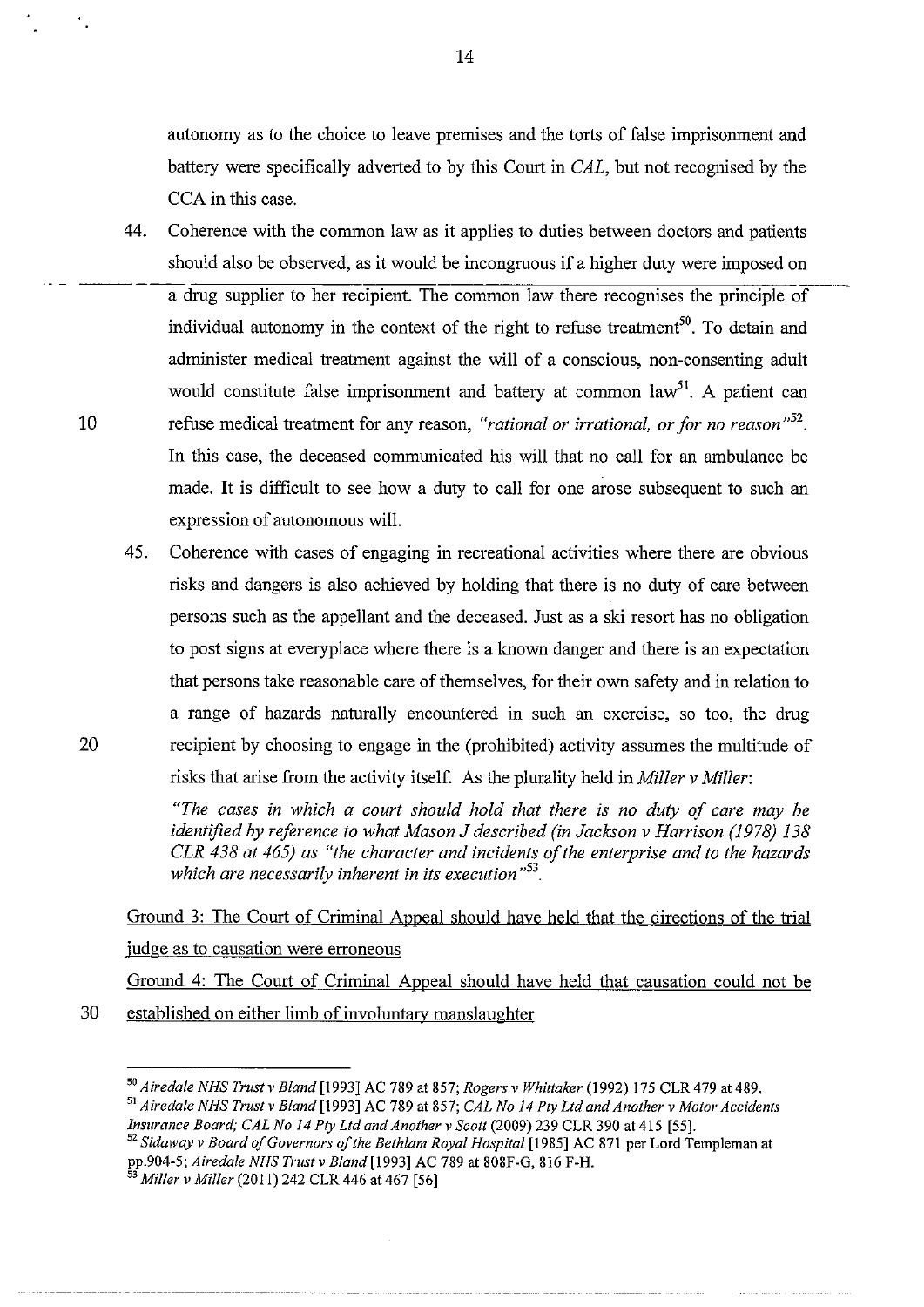- 46. Complaint about the directions on causation concerns both manslaughter by unlawful and dangerous act and manslaughter by gross criminal negligence. Although causation is not necessarily the same for each there is commonality in respect of the directions given on this subject (and it is submitted, error) particularly, those concerning the making of a "rational, voluntary and informed decision to take the methadone". This aspect of the directions is discussed further below.
- 47. The unlawful and dangerous act was said to be the supply of methadone, simpliciter<sup>54</sup> and it is to this causation must apply.
- 48. In gross criminal negligence the breach of duty was said to be an omission to call an 10 ambulance or to *"call an ambulance or obtain other medical assistance"* and, it was said, that the appellant *"expelled him from that flat while he was in a grossly vulnerable position"* 55.
- 49. In relation to unlawful and dangerous act, the direction erroneously tied causation not to "supply" but to the actual consumption of the drug, that is *"that the drug*  substantially contributed to" the deceased's death<sup>56</sup>. This conflation erroneously made it much easier for the Crown to establish causation on this basis of manslaughter. It took out of play the true and more difficult question of whether the actus reus of supply, ie, physical provision or handing over of methadone to the deceased, was a substantial cause of his death. The true question was: was it the 20 supply itself that caused harm and was dangerous or the subsequent use of the drugs in a dangerous form or combination and/or quantity? In *R v Dalby* (1982) 74 Cr App R 348 at 351, it was held that *"In all the reported cases, the physical act has been one which inevitably would subject the other person to the risk of some harm from the act itself In this case, the supply of drugs would itself have caused no harm unless the deceased had subsequently used the drugs in a form and quantity which was dangerous".*
- 50. Rather than this question, the jury were asked whether they were satisfied that the taking of the drug was a *"rational, voluntary and informed decision"* by the deceased. The decision was said to be able to be vitiated by not having been informed 30 of *"methadone and its effects",* some brain damage revealed by post-mortem reports,
	- 54 WD pp.3-5, SU 10,18.

*<sup>55</sup>*WD pp.6-8, SU13, 18.

<sup>56</sup>WD p.8, SU 18.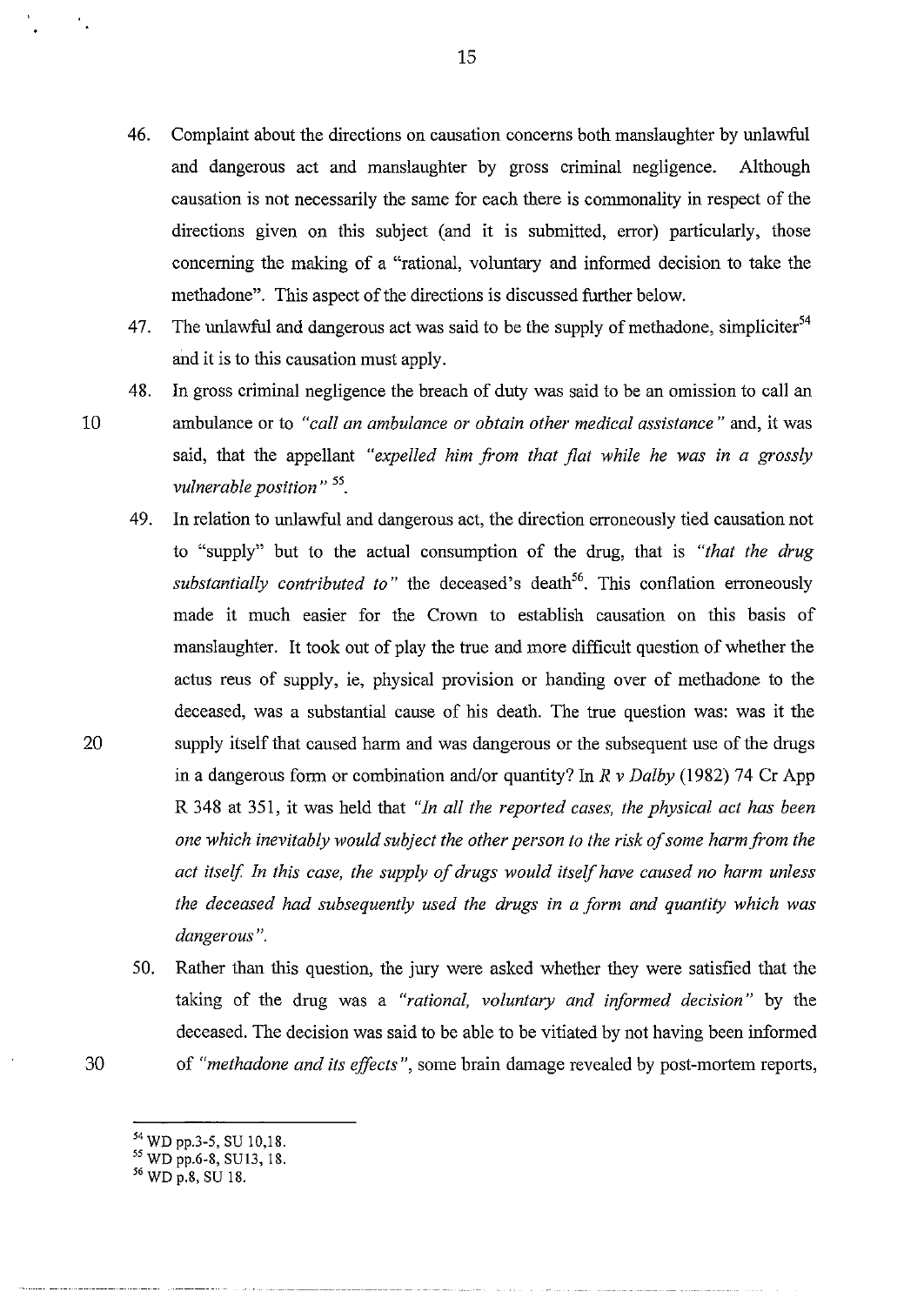and the possible effects of other drugs he had taken revealed by toxicology reports and expert evidence in the trial<sup>57</sup>. This is addressed further below.

- 51. As to manslaughter by gross criminal negligence, the alleged breach was said to consist in an omission to do something, namely, call an ambulance. The crime of manslaughter is, however, an offence involving a "result", namely, death. If the breach is the failure to call an ambulance then this would have to amount to the relevant cause of death. In order to achieve coherence with principles on causation in tort, it would be necessary to establish that the deceased would have been treated by an ambulance if called  $58$ .
- 10 52. According to the evidence of Ms Malouf, and recorded conversations between the appellant and Burns, the deceased declined an offer of an ambulance made by Mr Burns. Unless the deceased is deprived altogether of his autonomy then his answer to the offer should be taken as terminating the appellant's failure to call an ambulance as a cause of death.
	- 53. On the Crown case, as put, the duty to call an ambulance was not a continuing one, but confined only to the period until the deceased left the flat which means that causation would have to be tied to a breach occurring in that very confined time frame. This is also incongruous when one has regard to the fact that part of the breach was also said to consist in ejecting the deceased from the premises.
- 20 54. As said above the direction that causation was broken only if the deceased made a *"rational voluntary and iriformed decision to take the methadone"* related both to unlawful and dangerous act and gross criminal negligence. Such a finding was said to be capable of "negating" a conclusion that the "act or omission" of the appellant "substantially contributed to the death" of the deceased<sup>59</sup>.
	- 55. The language of "substantial contribution", comes from *Royall v R* (1990) 172 CLR 379. However, it should be noted that even on *Royall,* questions of causation are not purely objective and are not necessarily to be wholly answered by reference to notions of "substantial contribution"<sup>60</sup>.

<sup>57</sup> WD p.9, SU 19. 58 *Rosenberg v Percival* (2001) 205 CLR 434 per Gummow J at 460 [83]; *Chappel v Hart* (1998) 195 CLR 232 per McHugh J at 246 [32], 247 [34].<br><sup>59</sup> WD p.9, SU 19.

<sup>&</sup>lt;sup>60</sup> In the judgment of Mason CJ (at 389) the "natural consequences" test was accepted as linked to the concept **of foreseeability, but his Honour said that in most circumstances that phrase was apt to confuse. Brennan J**  adopted the "substantial contribution" test (at 398) but thought that "foresight or reasonable foreseeability"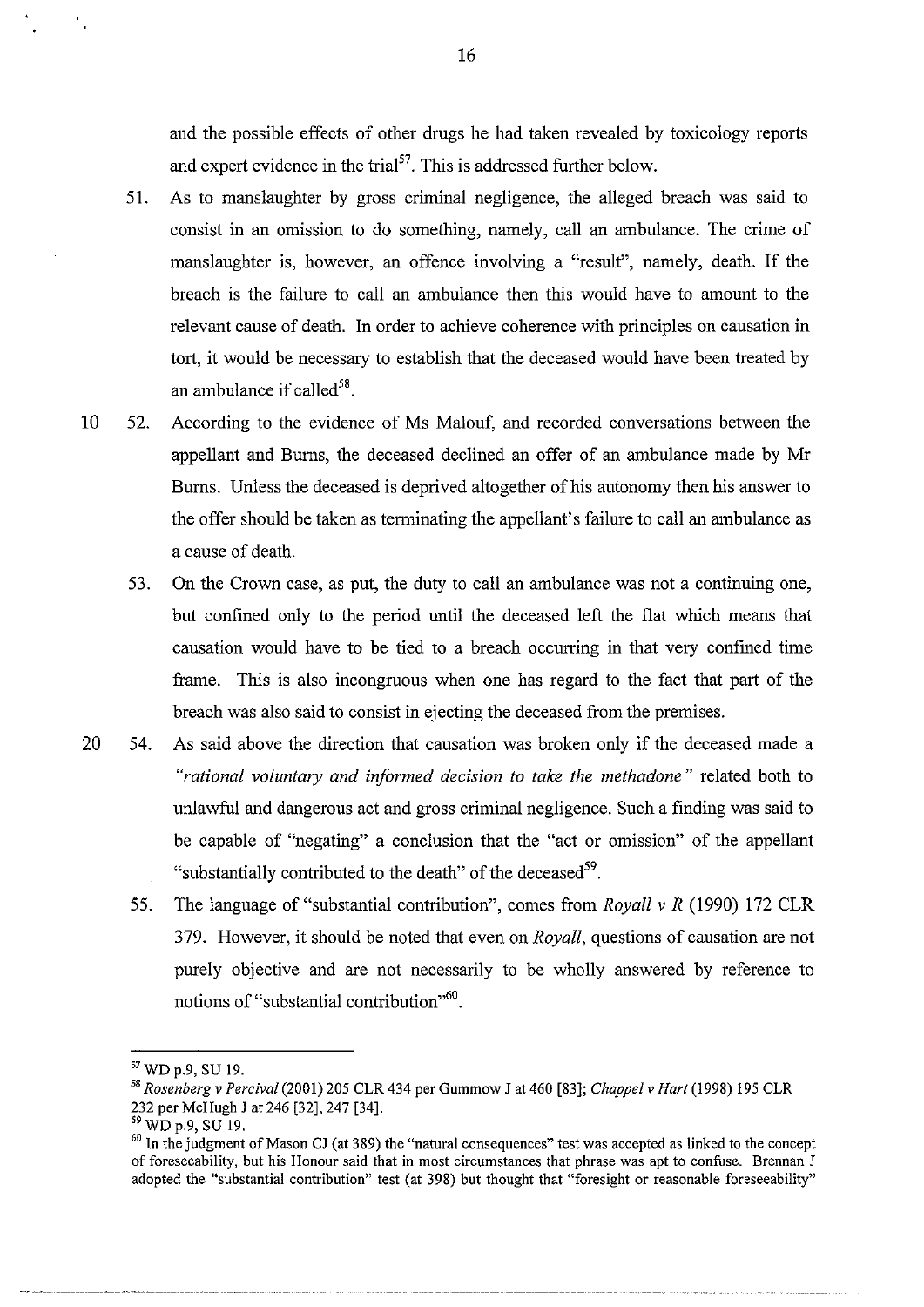- 56. When it came to the directions concerning "rational, voluntary and fully informed" decision making by the deceased, the absence of a "rational" reason and the absence of an understanding by the deceased about the effects of methadone in the context of taking Olanzapine was said to deprive him of the ability to make a "fully informed" decision "about taking methadone"<sup>61</sup>. This means that causation is not broken if consequences of the deceased's own actions occurred which the deceased himself did not, and apparently could not, have foreseen. The Court of Criminal Appeal intended this. According to the joint judgment it was the fact that *"the deceased* would not have anticipated the outcome" that meant that causation was not broken: CCA at 10 [155]-[156].
- 57. Although the Court may have had some reservations about the decision of the House of Lords in *R v Kennedy (No.2)* [2008] 1 AC 269 (see discussion in *Burns* at [149]- [152]), nevertheless, the test adopted was said to be taken from that decision. *Kennedy* is a case of unlawful and dangerous act manslaughter and it involved administration, not supply, as the foundational alleged offence. Curiously, when it came to consideration of the ultimate question Lord Bingham dealt with it on the basis that the accused "supplied" but did not physically administer the drug: *Kennedy (No 2)* at [24]. That actually accorded with the reserved question: at [2]. The answer to the reserved question was *"in the case of a fully informed and responsible adult,*  20 *never":* at [24]. Thus the appellant, in that case, was absolved of criminal responsibility.
	- 58. When it came to *Burns, Kennedy* was being used in a different way. The requirements of the *''fully informed"* drug taker were elevated, to include being, somehow, *''fully informed"* about the effects of drugs he, himself, had already taken. Such effects were not known by anyone (including the appellant) until the autopsy was performed and opinions expressed about the toxicology results.

marked the limit of the consequences of conduct for which an accused person may be held criminally responsible (398-400). Deane and Dawson JJ (at 412) thought that in a case of"fright" directions were best given avoiding references to foresight but they did not exclude its relevance to questions of causation. Toohey and Gaurdon JJ (at 424) observed that "in ordinary circumstances" that it might be "easier" if the jury were asked to determine first the cause of death "rather than inquire whether an act of the applicant caused the death". Their Honours accepted that the test was an objective one (at 424-425) but did not think that **reasonable proportionality of the victim's response was material on the question of a break in causation.**  McHugh J gave lengthy consideration to the question of causation (at 441-451). His Honour ultimately thought a test of reasonable foreseeability appropriate (at 451).

<sup>61</sup> WD p.9, SU 19; CCA [154]-[155].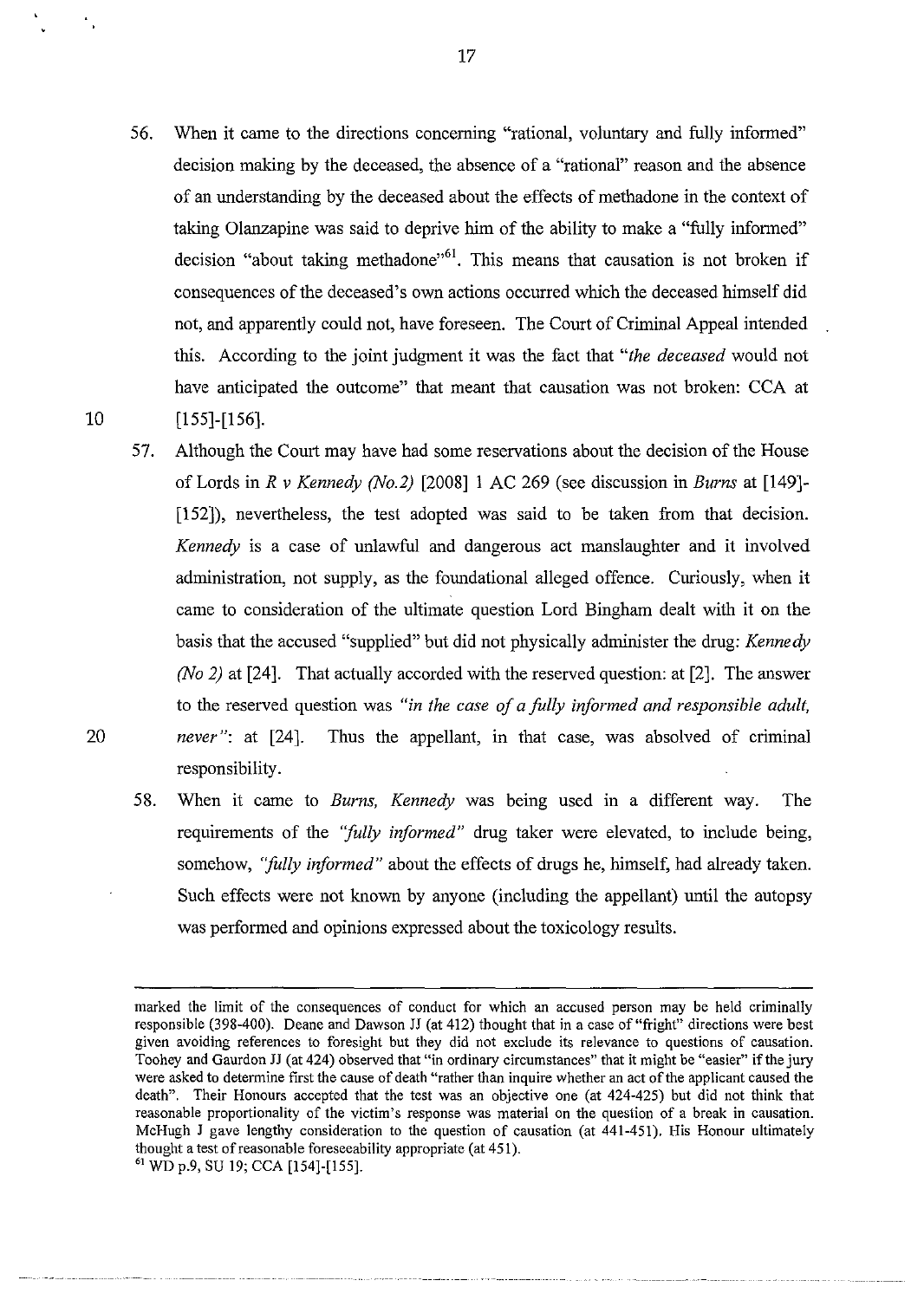59. It is submitted that, properly understood, *Kennedy (No.2)* points in a different direction. What lies at the heart of the decision in *Kennedy* is an affirmation of *novus actus interveniens* as a basal working principle in criminal law and what Glanville Williams in his article *Finis for Novus Actus* called "the autonomy doctrine" which *"teaches that the individual's will* is *the autonomous (self regulatory) prime cause of his behaviour"<sup>62</sup> .* This article was cited extensively, with approval, in *Kennedy (No.2)*  (see particularly at [14], [17]). The same approach can be seen in the House's approval of the Court of Appeal's decision in  $R \nu$  Dias [2002] 2 Crim App R 96<sup>63</sup>, a decision which itself was heavily based on Glanville Williams' views on the subject, 10 namely:

> *"What a person does* if *he has reached adult years, is of sound mind and* is *not acting under mistake, intimidation or other similar pressure, is his own responsibility and* is *not regarded as having been caused by other people. An intervening act of this kind, therefore, breaks the causal connection that would otherwise have been perceived between previous acts and the forbidden consequence"* 64•

60. This accords with the requirement in the common law, including in the criminal law, where one person is said to have "caused" the act of another, that the first person must be shown to have a degree of control or authority over the other and to have 20 given a command or direction to the person doing the act<sup>65</sup>. What is involved is closer to the idea of "capacity" than an elevated form of decision making, which can be seen as entirely inapposite when applied to the risky activity of illegal drug taking. This is particularly so when inserted into the direction is a requirement for the making of a *"rational"* decision by the deceased drug recipient. Non illegal drug takers in the community might well think that there is nothing particularly rational about the illegal possession and taking of methadone, full stop, particularly when a drug taker is already under the influence of other substances. That, however, has little to do with causation.

<sup>62</sup> Williams, G, *Finis for Novus Actus* [1989] Camb L.J. 391 at 392. 63 *Kennedy (No.2)* at [22]-[24], *seeR v Dias* [2002]2 Cr App R 96 at [8]; Williams, G *Textbook of Criminal* 

<sup>&</sup>lt;sup>64</sup> As to *R v Dias*, see discussion in *Drug Suppliers as Manslaughter* [2005] Crim LR 819 by D. Ormerod and R. Fortson.

<sup>65</sup>*O'Sullivan v Truth and Sportsman Ltd* (1957) 96 CLR 220 at 228 per Dixon CJ, Williams, Webb and Fullager JJ; *Lovelace v DPP* [1954]1 WLR 1468; [1954]3 AllER 481; *Castle v Owen* (1985) 3 NSWLR 26 at 30; *Shave v Roasner* [1954]2 QB 113; *Attorney General of Hong Kong v Tse Hung-lit* [1986] AC 876; *R v Wilhelm* (2010) 77 NSWLR I; *CAL No 14 Pty Ltd and Another v Motor Accidents Insurance Board; CAL No 14 Pty Ltd and Another v Scott* (2009) 239 CLR 390 per Gummow, Heydon and Crennan JJ at 406 [38].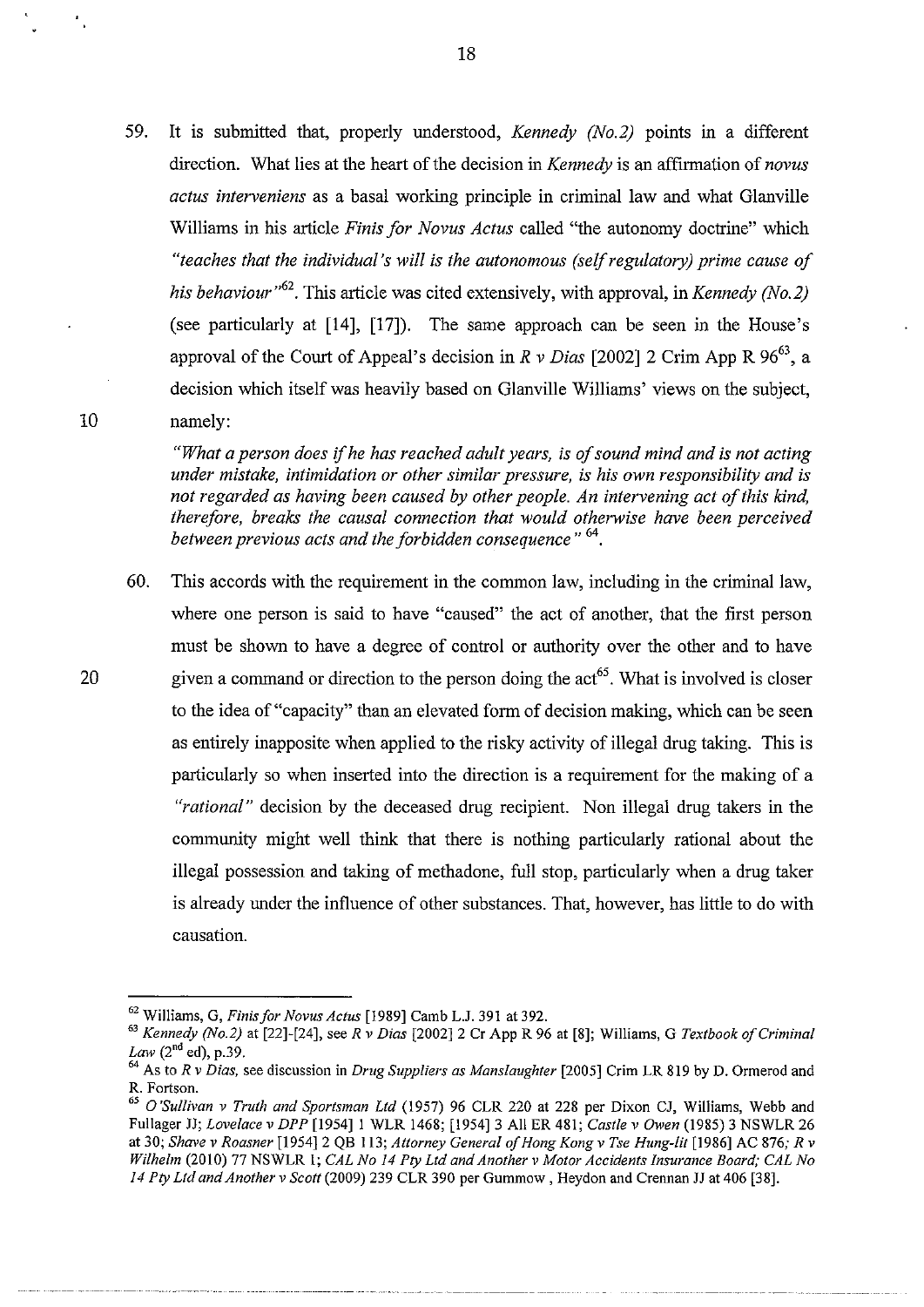61. A similar problem arose in *Justins v R* (2010) 204 A Crim R 315, although there, in a slightly different context. In that case, again apparently based on *Kennedy (No.2),* the trial judge erroneously equated *"capacity to commit suicide, with the ability to make an informed and independent decision to take his own lifo "66•* Johnson J considered a number of authorities concerned with the inappropriateness of the idea of a *"rational", "informed"* decision in refusal of treatment cases <sup>67</sup> (see also para [45] of these submissions above). He adopted the rationale. of McDougall J in *Hunter and New England Area Health Service v A by his Tutor T* (2009) 74 NSWLR 88 as to the right of a capable adult to refuse medical treatment and his conclusion that:

20

10 *" ... it does not matter* if *the decision seems to be unsupported by any discernible reason, so long as it was made voluntarily, and in the absence of any vitiating factor*  such as misrepresentation, by a capable adult<sup>, 68</sup>.

62. Johnson J concluded the discussion in *Justins:-*

*"A person possessing capacity may decide to commit suicide on a basis which is ill*informed or not supported by a reason, but it may be the reasoned choice of the *person, which the law accepts will render the act of suicide the act of the person and not another person who provides the means of death. In my view, the last proposition reflects the appropriate test to be applied in a case such as this "69•* 

- 63. In this case the direction to the jury concerning *"rational, voluntary and informed decision to take the methadone"* stated the matter too highly. If the deceased voluntarily took the drugs, by his own decision, then it is submitted that this relevantly broke the chain of causation on both limbs of manslaughter. A similar approach would apply in manslaughter by gross criminal negligence to his further choice declining the offer of an ambulance from Mr Burns and act of leaving the premises without assistance.
- 64. There is another aspect to this subject which should be drawn out. In an "omission" case the cause of death has to be the omission. In a case in which the duty can be 30 clearly seen, and seen to involve a high level of care, then it can be readily seen how the omission is an operative cause. Thus, in a case of a parent who puts a very small

<sup>66</sup>*Justins v R* (2010) 204 A Crim R 315 per Spigelman CJ at 332[91], [94] Simpson J at 359[269], Johnson J at 376-379[348]-[365]. 67 *Hunter and New England Area Health Service v A* by *his Tutor T* (2009) 74 NSWLR 88; *Airedale NHS* 

*Trust v Bland* [1993] AC 789; *Rogers v Whitaker* (1992) 175 CLR 4 79 at 487; *F v R* (1983) 33 SASR 189 at 193; see also *Rogers v Whittaker* (1992) 175 CLR 479 per Mason CJ, Brennan, Dawson, Toohey and McHugh JJ at 490.<br><sup>68</sup> *Justins v R* (2010) 204 A Crim R 315 at [357]-[360]. In *Justins* the "decision" in question was the decision

**to take Nembutal,** ie, **to commit suicide.**